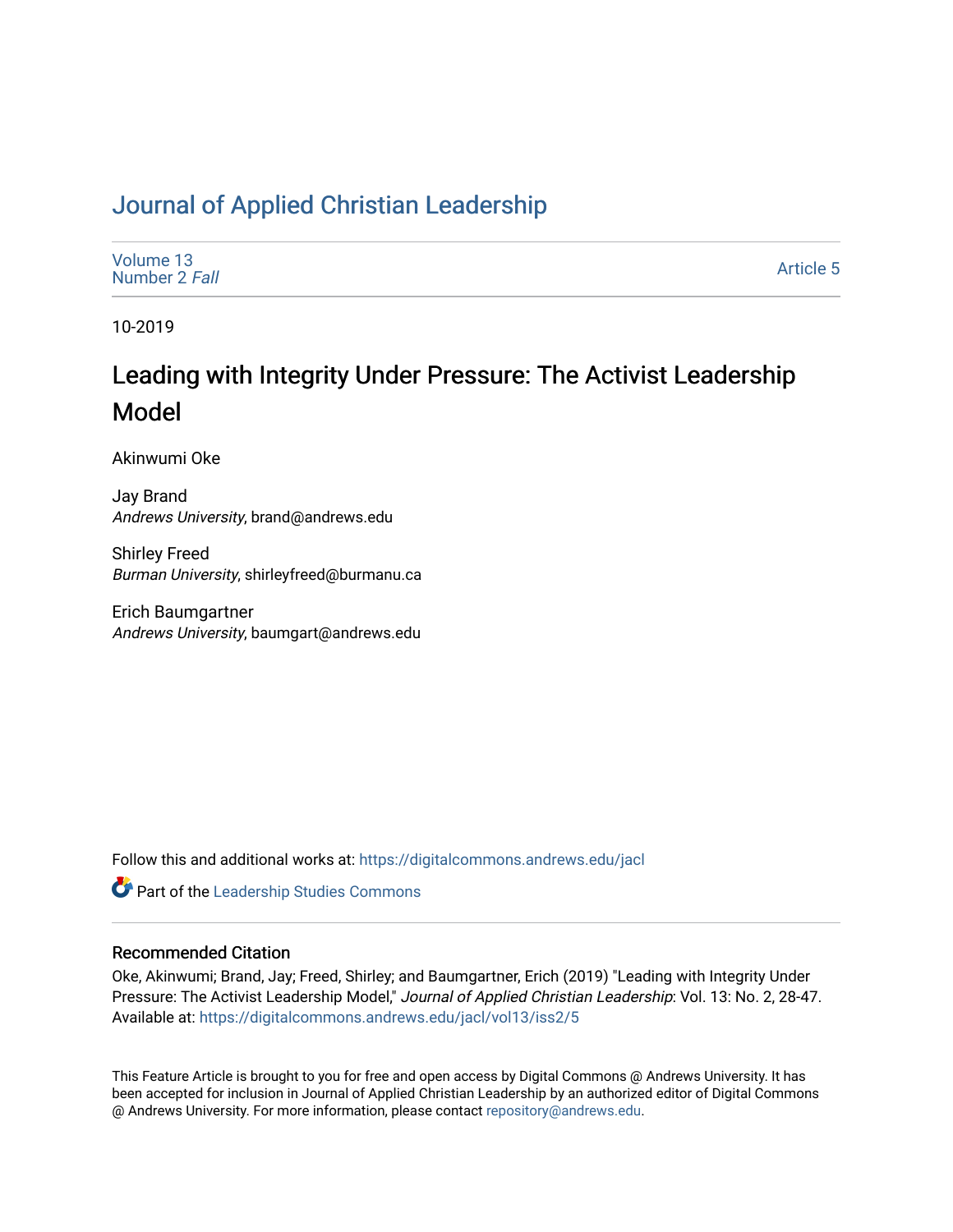# AKINWUMI OKE, JAY BRAND, SHIRLEY FREED, AND ERICH BAUMGARTNER LEADING WITH INTEGRITY UNDER PRESSURE: THE ACTIVIST LEADERSHIP MODEL

**Abstract**: This article proposes that an effective activist leadership model has important significance for leaders in ethically challenging contexts. Findings from the grounded theory study present activist leadership theory and compe- tencies or qualities exhibited by "activist leaders" in the public sector. These support the achievement of "above-the-norm" organizational performance despite the constraints of weak governance institutions within their specified contexts. Activist leadership rests on leaders' (a) managerial and personal approach; (b) cognitive disposition to achieving good governance outcomes; and (c) pragmatic leadership approach to resolving leadership challenges in weak institutional contexts. These leaders can deliver effective leadership despite weak institutional/governance frameworks, not by using a specific leadership technique, but rather by manifesting their own personal convictions for achieving results. Implications for Christian leaders in challenging contexts are discussed.

**Keywords:** *activist leader; activist leadership model; integrity; leadership*

## **Introduction**

Do leaders matter? This age-old question about the individual leader's role in fostering positive organizational outcomes has been at the heart of leadership research for decades (Jones & Olken, 2005). Understanding the impact of

Akinwumi Oke is the managing consultant at Easydata Ltd., Nigeria. Oke is a seasoned management strategist with over 15 years of experience across key management competencies in the public, private, and non-profit sectors. He currently consults as an executive coach and organizational leadership expert serving in an advisory capacity to international development agencies in Nigeria.

Jay Brand is a professor of Leadership and Higher Education at Andrews University. Trained as an applied experimental psychologist, Brand currently enjoys creativity, innovation, and leadership explorations. Formerly chair of the Department of Psychology and Social Work at La Sierra University, Brand helped create doctoral degrees in Psychology at Loma Linda University prior to joining a R&D team at a global corporation; he now serves in the Department of Leadership at Andrews University.

Shirly Freed is the department chair and a professor of Education at Burman University. She has focused on leadership issues on a practical, as well as an academic level for several years. She has served as chair of the Leadership Department at Andrews University and the Education Department at Burman University. She is a qualitative researcher and enjoys the narrative aspect of leadership and life.

Erich Baumgartner teaches leadership and intercultural communication and directs the PhD in Leadership Program at Andrews University. He also serves as senior editor of the *Journal of Applied Christian Leadership.*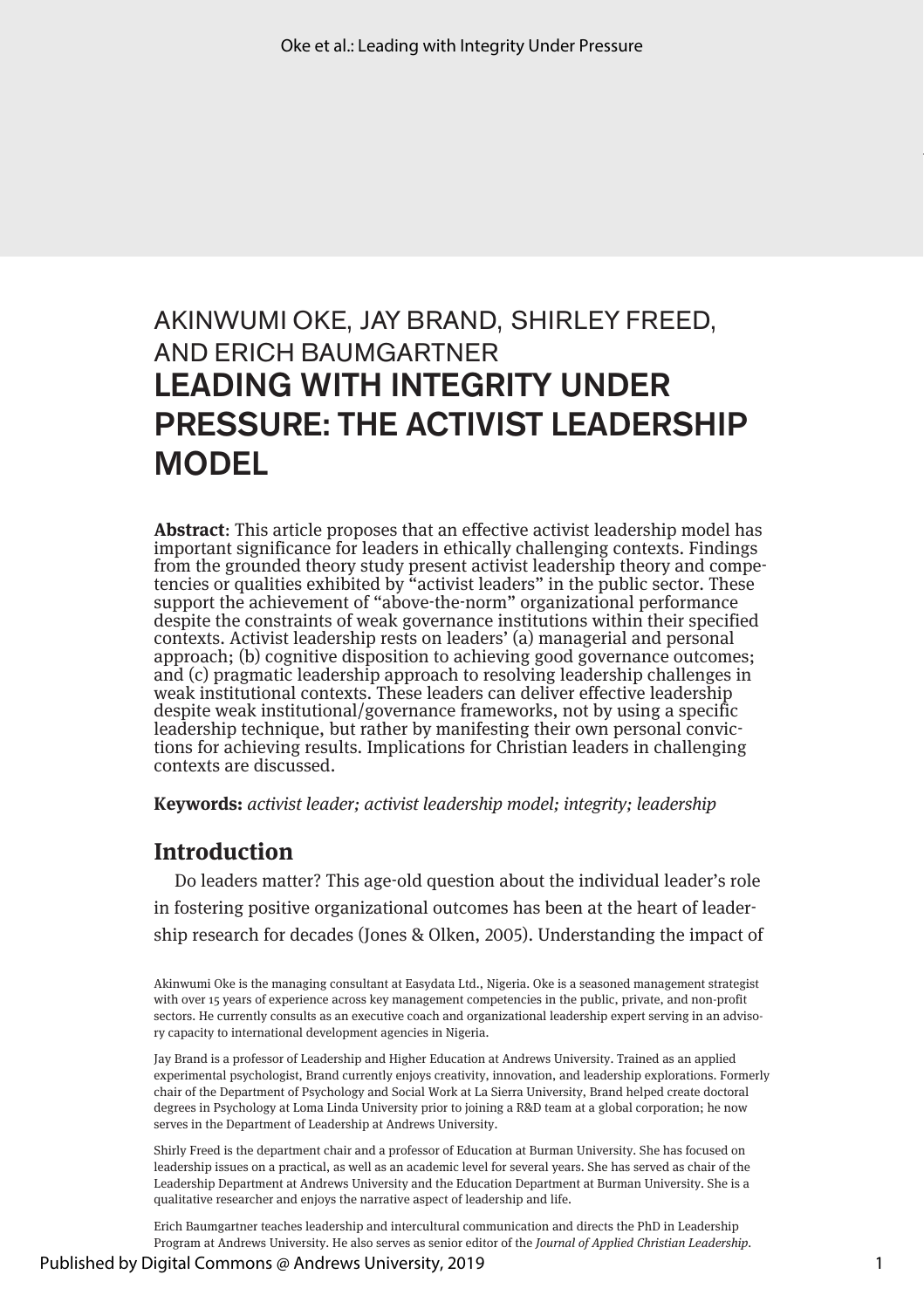#### OKE, BRAND, FREED, & BAUMGARTNER Journal of Applied Christian Leadership, Vol. 13 [2019], No. 2, Art. 5

effective leadership on achieving organizational objectives, both in public and private sector organizations, remains an important aim of contemporary leadership investigation. This quest for a better understanding of the role of effective leadership in organizations rests on two key suppositions: 1) achievement of organizational goals is impossible without some form of sustained impulse provided by leaders (Elmuti, Minnis, & Abebe, 2005), and 2) effective leadership is one of the key levers of influence upon which organizations rely for achieving their goals and objectives.

Effective leadership is demonstrated through a relationship between leaders and followers in a context wherein leadership is exercised (Agho, 2009; Burns, 1998). Leaders have a catalytic effect on organizational members, especially through the use of integrated transformational, transactional, and adaptive leadership behaviors (Bass, 1997; Bass, Avolio, Jung, & Berson, 2003; Cooper & Nirenberg, 2012; Heifetz & Laurie, 1997; Leavy, 2013).

O'Reilly and Reed defined this association between leadership effectiveness and organizational outcomes (2010) as the "cascade of change narrative." Acknowledging leaders' responsibility and viewing leadership as the agency through which internal and external pressures are addressed, and changes are outlined is the key to developing new services for meeting organizational objectives.

## **How Leaders Matter in Developing Democracies**

The unique context and governance challenges within developing democracies, mainly where endemic corruption has characterized the public sector, poses an even bigger question: Do leaders' ethics and morality matter? The answer to this question will highlight the leadership's ethical challenges in difficult environments and support the drive towards restoring confidence in public officials. This is particularly true in the face of a pervasive lack of trust in leadership, owing to the public and private realm merger in most democratic cultures (Wolin, 2009).

Therefore, exploring leadership in ethically ambiguous contexts has significant implications for building credibility in societies where pervasive corruption and mutual distrust are the key challenges in achieving governance outcomes for the common good.

## *The Activist Leader*

The complex leadership sphere in developing countries poses many challenges to achieving current and future public-sector leaders' effectiveness. A new breed of leaders is needed: the activist leader. Some authors have recognized this kind of "atypical" leader as a critical factor for achieving sustain-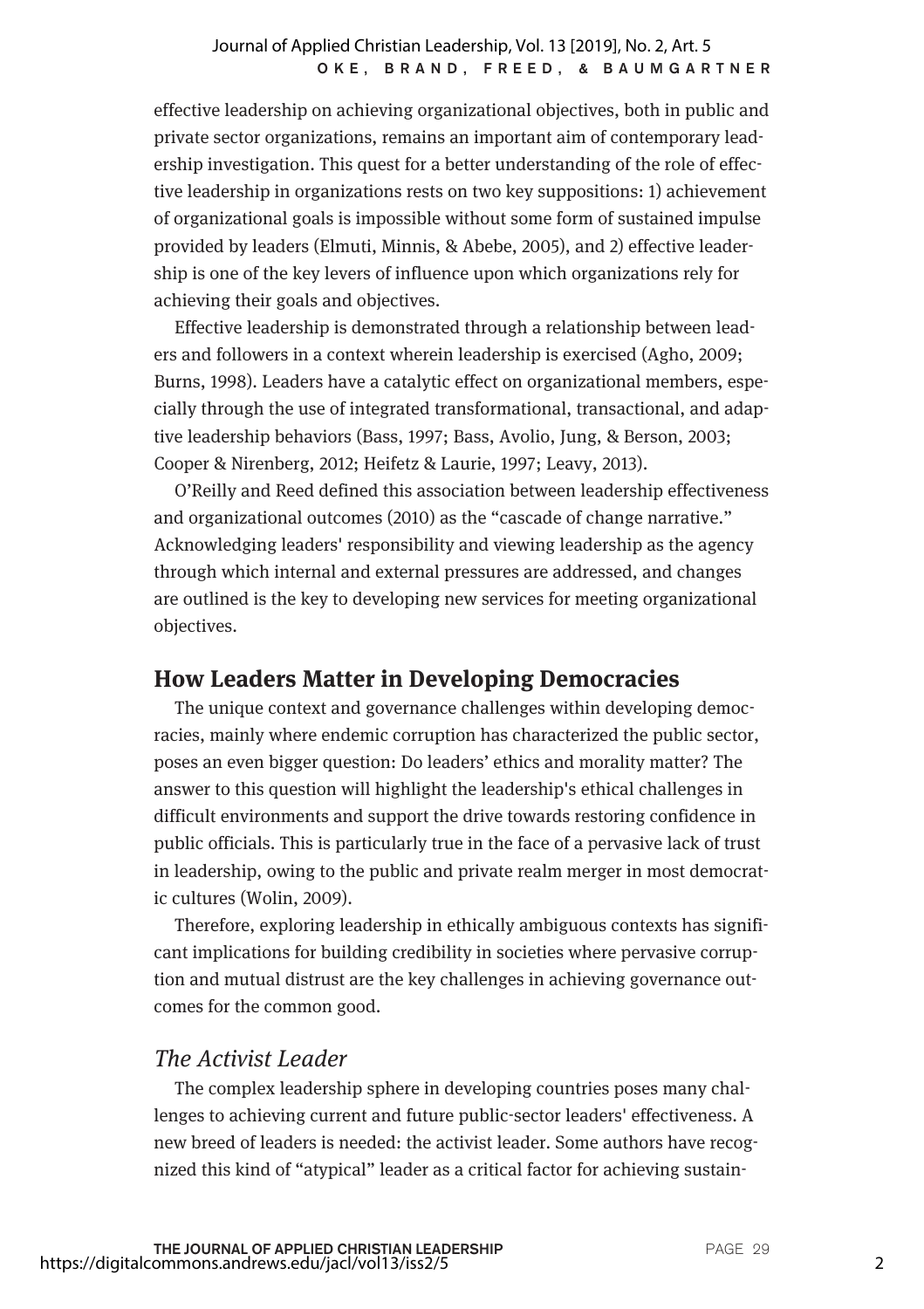able improvements in governance (Abah, 2012; Goke, 2006; Grindle, 1997; Leonard, 1987, 2008; Thomas, 2008). In this sense, the term "atypical" should not be interpreted with negative connotation but as reflecting leadership performance that reaches above the norm within its cultural and developmental context. This perspective explores the same conceptual vein as similar research that investigated "positive deviants" of organization performance/effectiveness within weak governance environments, including their leadership implications (Abah, 2012; Agba, 2012; Leonard, 2008).

One meaningful way this emerging class of leaders is reshaping public policy for the common good involves facing down entrenched and elite political interests. This unusual willingness to confront the status quo and go against the grain enhances reform in critical governance sectors. These public sector leaders combine high technocratic acumen with transparency in governance by successfully implementing policies that promote collective welfare despite facing deep-seated opposition from powerful elite class interests. They expose corruption in high offices, refocusing public expenditure away from patronage politics and implementing strict reform policies to provide better access to public goods and services in a complex public leadership environment.

Within public sector organizations, activist leaders direct and energize followers' willingness to achieve organizational goals and objectives (Abah, 2012) while influencing the political and cultural context within which they must operate (Leonard, 1987). Activist leadership becomes even more important when considered within the context of political and/or executive leadership performance, which is a critical factor in determining national economic growth and development (Jones & Olken, 2005), as a sustainable change in public sector administration (Nabatchi, Goerdel, & Peffer, 2011), as governance effectiveness (Stoker, 1998), and as overall public institutional performance or success (Jung & Choi, 2011).

Several studies have acknowledged the importance of leadership for achieving organizational goals, and activist leaders have been identified as an emerging class of leaders—especially within developing countries in Africa (Abah, 2012; Leonard, 2008). However, there remains a dearth of research on public sector leadership that thoroughly explains how activist leaders in difficult contexts achieve atypical performance, despite the weak governance systems in which they operate. Therefore, this study aimed to fill this knowledge gap by investigating leaders in developing countries who can start and sustain reforms in public agencies.

A better understanding of activist leadership in the public sector would provide valuable insights into why charismatic leadership alone has been insufficient for effectiveness, as noted in African political leadership literature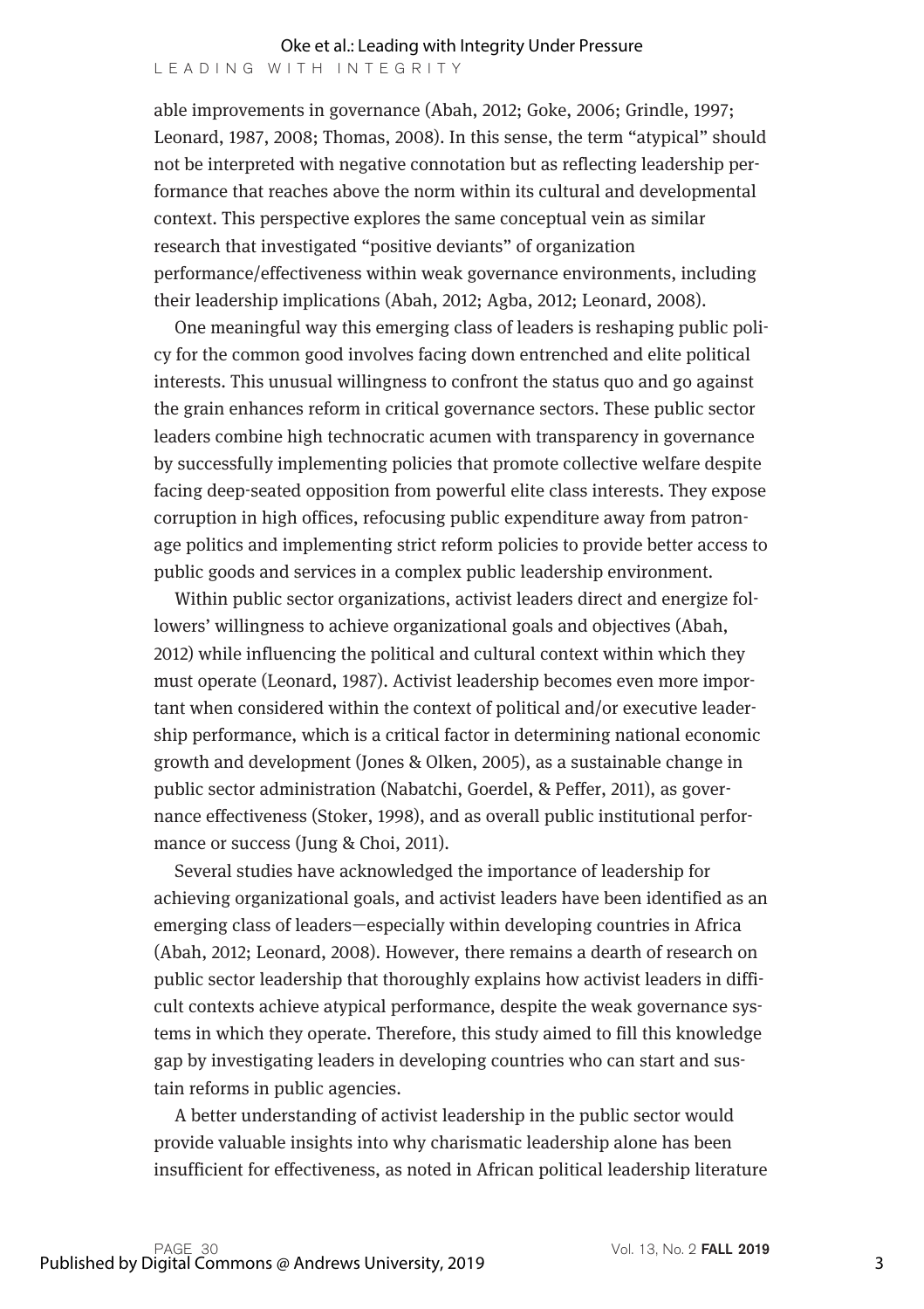(Osaghae, 2010). This research responds to current public sector leadership's shift from thinking about "leaders separate from their contexts to thinking about leadership within the continuously changing context of a complex, adaptive inter-connected system" (Hartley & Benington, 2011, p. 5), where an individual agency of leadership may activate positive institutional changes within the public domain.

This research is also intuitive because the world is full of leaders who are doing both moral good and evil, almost in equal measure. The need for effective leadership in difficult environments remains one of the most significant ethical challenges in our world. It places a premium on society's ability to bring up morally competent leaders. Filling this need is essential, given the recent rise of populist and nationalistic leaders. This rise has been regarded as the result of ethical development failures at both the individual and organizational levels.

## **The Study**

Nigeria's young democracy has witnessed the emergence of a new breed of leaders faced with the challenges of delivering good governance outcomes within the weak institutional environments; many of these environments were inherited from past military regimes and are characterized by a culture of corruption and lack of accountability. These young democratic leaders have exhibited an uncanny ability to change the political and institutional landscape of governance environments bequeathed to them. They have achieved this by providing good governance outcomes and strengthening the institutions they lead.

Thus, this small but growing group of activists who are redefining public sector governance by reshaping the organizations they led provided this study's focus. The study explored the unique dispositions, skills, values, and/or behaviors of this class of leaders. This was done to understand their emergence of their development, decision-making, and other personal leadership characteristics that evolved into their current activist potential. These factors helped to develop a grounded theory regarding how the leadership competencies/qualities exhibited by this new breed of public sector leaders support the achievement of "abovethe-norm" organizational performance in the public sector, despite the constraints of weak governance institutions within their specified contexts.

This research explored the following central question: How do these activist leaders exercise leadership in a morally and ethically different way than has been practiced in their governance context?

Several sub-questions were deployed regarding how these leaders characterize their leadership within their context. Their adoption of a more altruistic use of power and authority in a context is widely regarded as lacking accountability. These questions addressed the incentives and challenges that leaders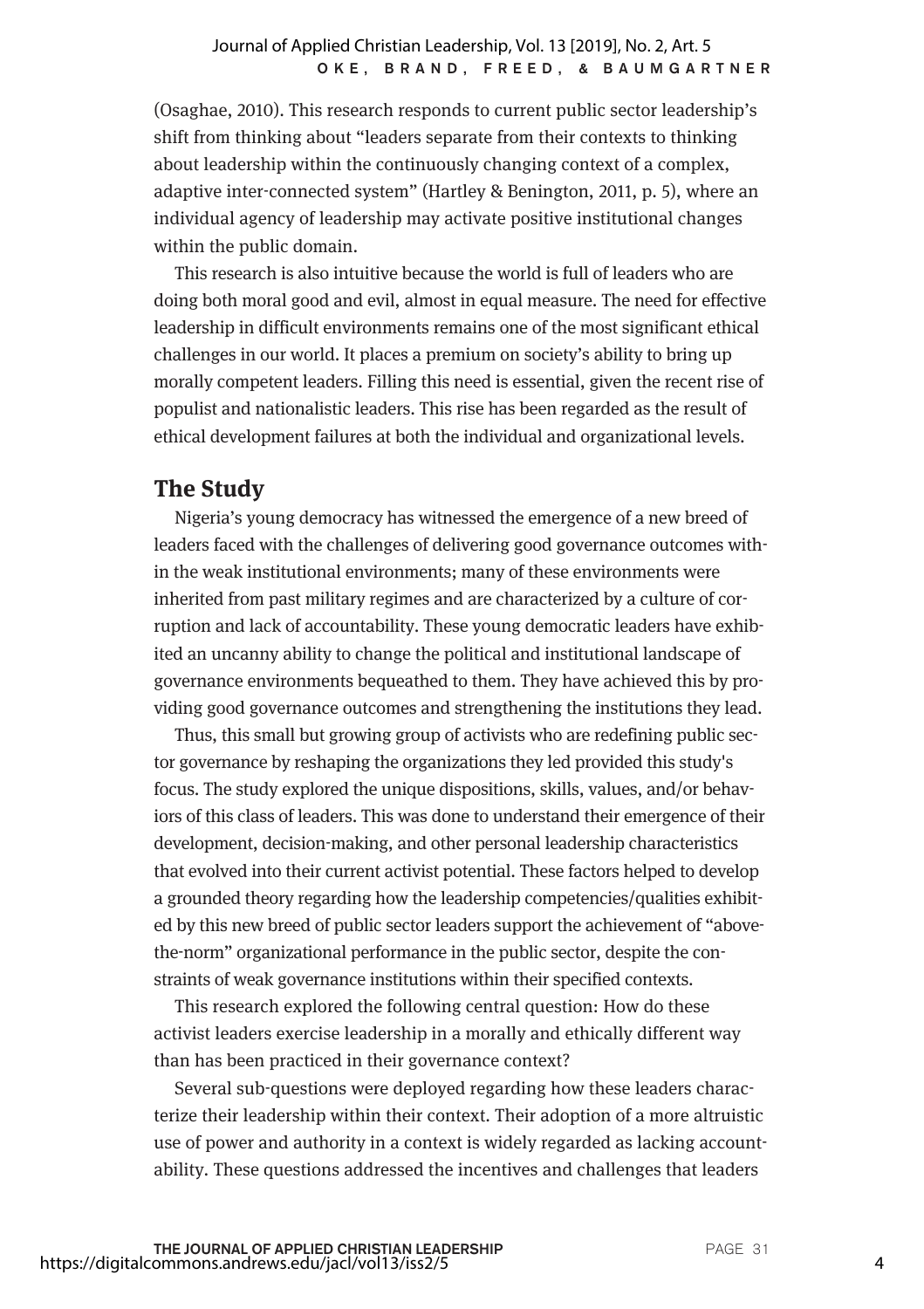have faced to achieve organizational goals with a much higher success rate than expected within their context.

The investigation method adopted for this study was a grounded theory approach (Strauss & Corbin, 1994, p. 273), a general qualitative research method designed to build a substantive theory based on the systematic collection and analysis of empirical data. Data collection was primarily conducted through eleven open-ended narrative interviews with a purposive sample of seven public sector leaders. Each interviewee had to meet five criteria: (1) measurable improvement in organizational performance during their tenure in public office; (2) notable activism as expressed in their use of public office to effect social change within their leadership context; (3) held a public sector leadership role for a minimum of three years; (4) were in leadership at national and/or sub-national levels; and (5) validated by a subject matter expert. Each interview averaged two hours in duration. Four additional respondents were interviewed who were either a past or present associate/subordinate of five of the seven leaders interviewed in the study; these respondents had directly experienced these leaders' approach to leadership.

The seven leaders were within the age range of 45–55 years old. They were all university-educated graduates, and some had advanced degrees. All participants had spent an average of 10–15 years in a professional capacity in private sector organizations before being recruited into the public sector roles. They were from the six geopolitical zones of Nigeria. Thus, each participant provided a rich perspective on their socialization and religious orientations in a multiethnic and pluralist society. This purposive sample included three females and four males to highlight potential gender differences in their leadership approach.

The four additional respondents were educated to a degree level and had professional relationships with the leaders. They had spent a minimum of two years working together with the named leader within their public or private sector roles. Their interviews provided validation for the emergent themes in the leaders' stories. Their voices also served as a form of triangulation because they helped to "corroborate evidence from different sources to shed light on a theme or perspective" (Creswell, 2012, loc. 4654). There was significant congruence between the leaders' views and the respondents' perceptions of leadership experiences from a follower perspective.

Three major themes emerged from interviews with the leaders: (a) their managerial and personal approach to leadership; (b) their cognitive disposition to achieving good governance outcomes; and (c) their pragmatic leadership approach to resolving the unique leadership challenges in weak institutional contexts. These leaders could deliver effective leadership despite weak institutional and/or governance frameworks, not by using a specific leader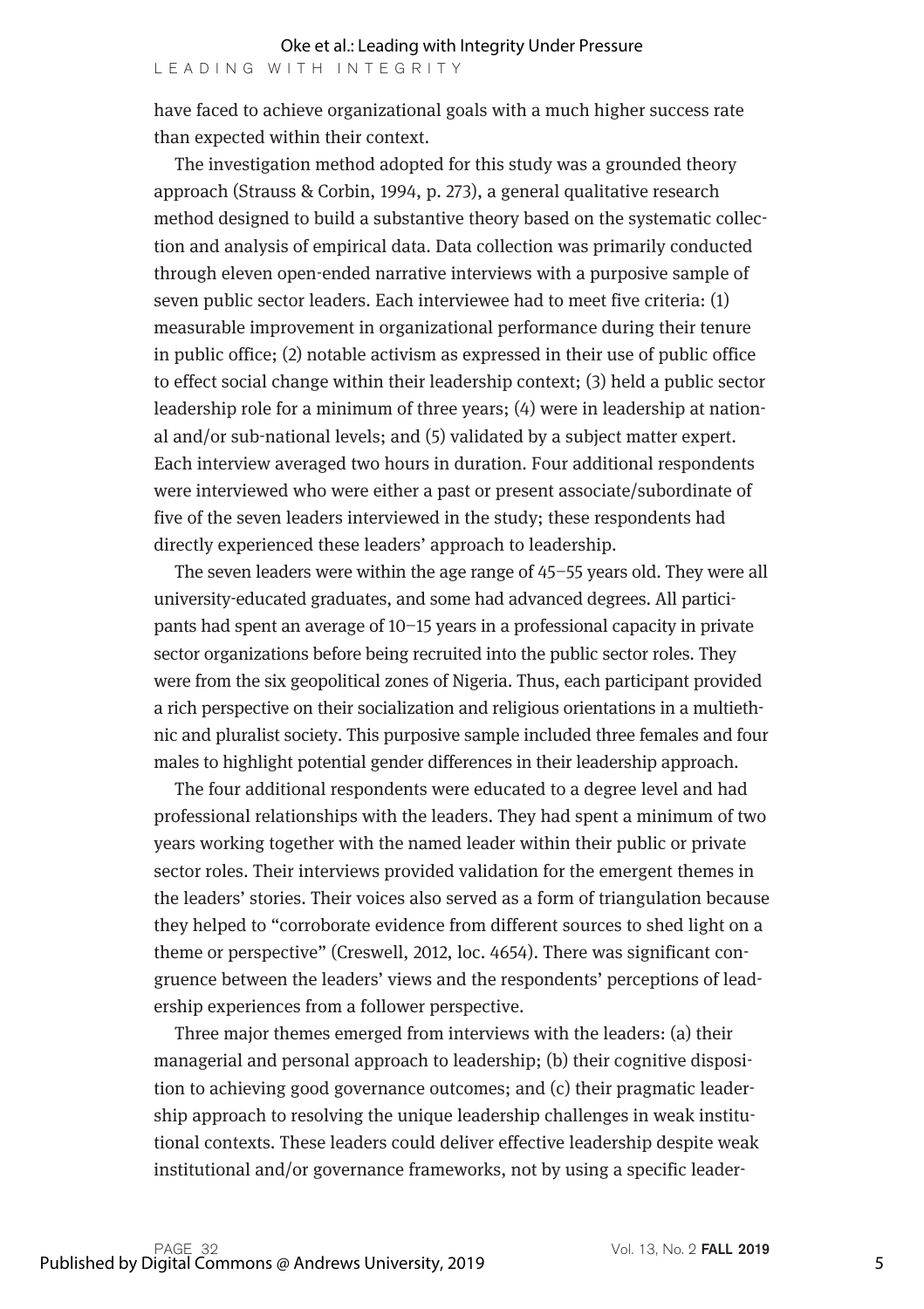ship technique, but rather by manifesting their own personal convictions for achieving results—convictions that emerged from a matured conceptualization of their self-integration process. They recalled how they engaged in professional competence, demonstrated integrity in character, and developed a resilient capacity in their leadership exercise.

## **The Importance of Competence**

The interviewed leaders recognized the importance of acquired training and experience as a key leadership requirement within the public sphere. They were tenacious in adapting to the leadership challenges posed by the complexities in a young democracy, which arose from low accountability, corruption, and ethnic nepotism.

## *Good Training*

Education, professional experience, and prior personal leadership development significantly enhanced leaders' competence in handling complex problems. One leader alluded to the fact that what she brings to her public leadership is "a combination of good training and experience." Another referred to their class of public sector leaders as "technocrats," a profoundly political word in Nigeria's political discourse. This term was traditionally coined to label brilliant professionals and academics who served in public leadership roles under the military regimes from 1988 to 1999; more recently, it has been used to describe perceived reformers and transformational leaders who are not mired in the political mudslinging of party politics. One leader also described her leadership's competency requirement as having developed a "capacity to intellectually assess problems and process a solution to it."

The leaders were established professionals in law, journalism, health-related disciplines, financial services, economics, etc. They brought to these roles a fully-developed set of skills from ordered work environments in the private sector. Their competence was expressed in their reference to having a sense of vision, strategic thinking, and ability to follow through on a course of action, even when no clear direction was articulated by their public sector principal (either the president or state governor, as the case may be). This ability to conceptualize solution pathways required them to combine skills acquired through the attainment of a decent education and quality experience.

## *Good Experience*

The importance of quality experiences was evident in Aminu's assertion that in addition to proper training, "good experience matters." Aminu was a 48-year-old male public-sector leader who held appointed positions at the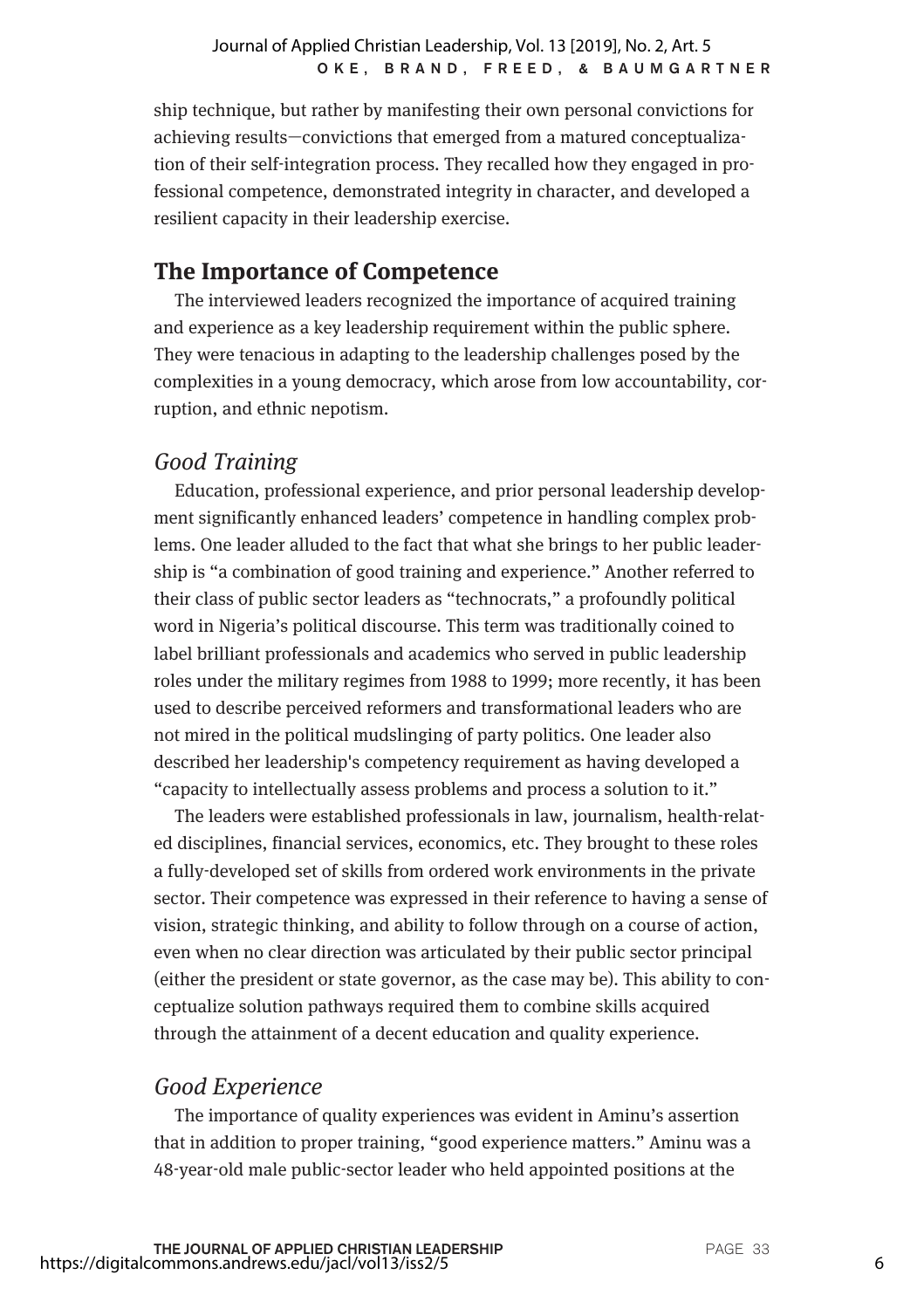state and federal level for seven years. In his roles, he initiated sector-wide reforms in education and youth development. He was recognized as a competent leader who secured significant changes in both sectors—first at the subnational (state), and later at the national level as a federal minister. He described competence in terms of having the right training combined with the right experiences as important elements of effective leadership in his context. He quipped further that "there were lots of very educated people, probably with good value systems in their homes, but without the experience and exposure, they were not able to take on the challenge: Nigeria."

Binta, a 56-year-old female leader who held three different roles at the national level over eight years, shared similar sentiments on the pivotal role of competency in effective public leadership in tough contexts. She was initially appointed into a presidential advisory role, and she later became a federal minister responsible for two different ministerial portfolios. She managed a conditional grant transfer scheme that delivered basic services to the poor and vulnerable across the country—a scheme highly regarded as one of the most transparently administered in the world. She expressed her conviction that competence involves having the "right skills." From her experience in leadership, "somebody must be skilled; they must be trained and must have the cognitive capability to be able to connect the dots." She described competence more in terms of the leaders' ability to exercise the "intellectual capacity for analyzing problems." In her view, her competence was shown through being able to "intellectually process what exactly the problem really is and to have that mind of inquiry that will enable me to look at options and mobilize different resources that would solve a problem."

The additional respondents who highlighted pivotal moments also supported this idea that these skill sets were instrumental to the leaders' effectiveness in situations requiring effective leadership. One respondent described his former boss as "a solid individual" with the resilience to solve any problem. Effective leaders in weak governance contexts are perceived as competent individuals. Competency and capability can be developed through experience in various settings and transferred into the public domain.

## *Adaptable Leadership*

The notion of the transferability of competence from private to public sector roles indicates that these leaders could adapt their leadership to include the right mix of leadership competencies into their given contexts. This understanding is supported by research in skill-based leadership, which has provided evidence that while "knowledge and expertise are commonly held to represent domain-specific capabilities" (Phye, 1990), leadership skills are more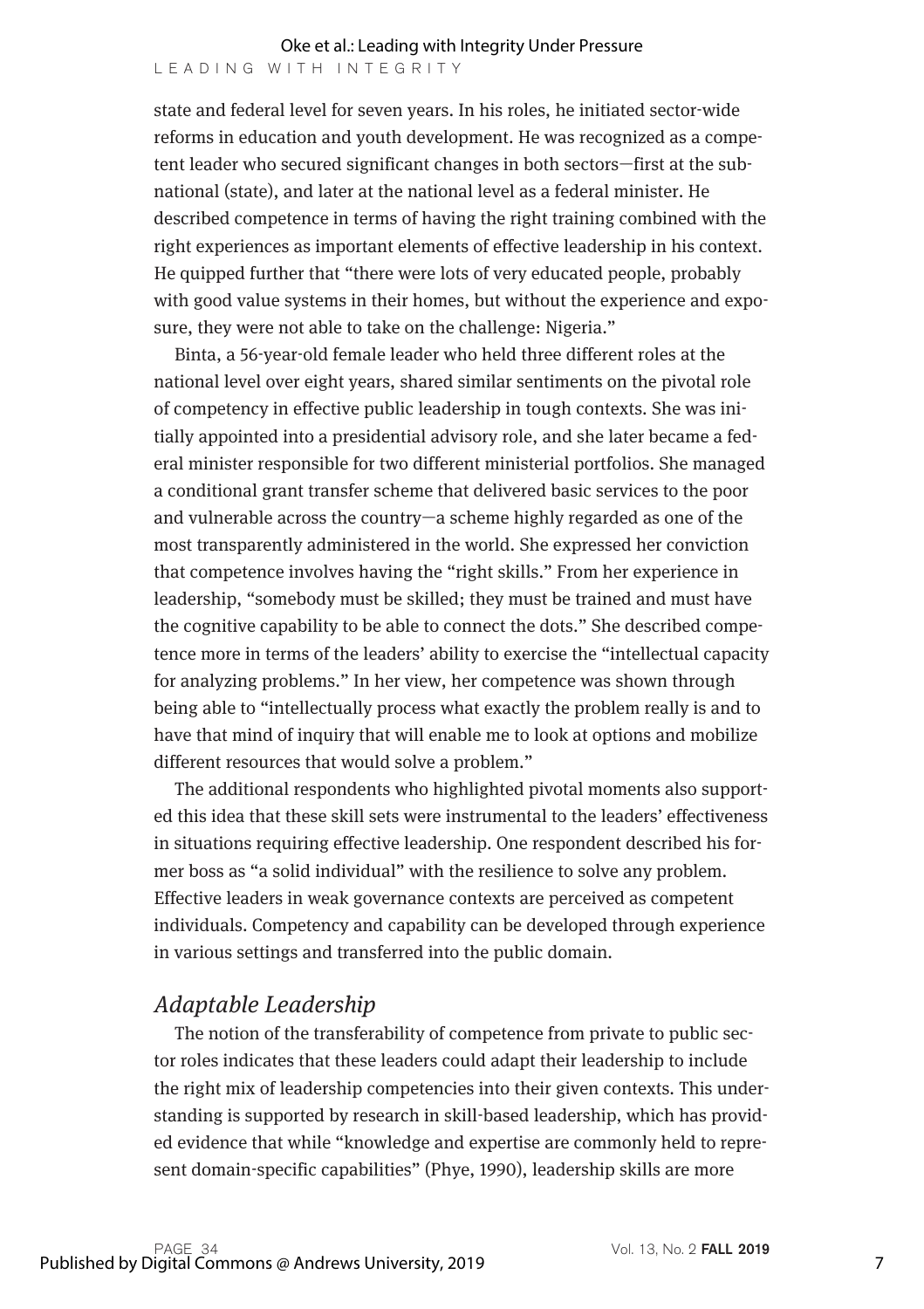generalizable or transferable (Mumford, Zaccaro, Connelly, & Marks, 2000). This research is based on earlier studies that examined the extent to which problem-solving and social skills developed in one setting transfer to another (Zaccaro, Foti, & Kenny, 1991).

According to the model of Mumford, Zaccaro, Harding, Jacobs, and Fleishman (2000), effective leadership, when viewed through this lens, reflects the leaders' capacity in deploying the right capabilities, knowledge, and skills such as "perspective-taking" in problem-solving as a form of "social cognition." By framing the often ill-defined problems of complex environments in a way that facilitates adaptable solutions, effective leaders work as part of a socio-technical system, and this may explain their above-the-norm performance in weak contexts (Mumford et al., 2000, p. 14).

One way these leaders showed themselves effective was through their use of pragmatic leadership behaviors to achieve organizational goals. They recalled being innovative and creative in problem-solving approaches while engendering inclusive decision-making among team members. They provided opportunities for institution-building, allowing for the establishment of change/reform in their organizations. This illustrated their adaptive capacities in the area of understanding and their use of transactional and transformational leadership behaviors in communicating and motivating staff for higher performance.

This study also found that leaders were intrinsically motivated to deliver desirable governance outcomes, even when there were no clearly defined performance goals. Their desire to achieve results was guided by a strong personal value system, developed through family influences and socialization during their formative years. They also had a high achievement focus in their personal life. These self-motivated individuals were intrinsically motivated to improve the organizations they led constantly.

## **A Character of Integrity**

How were these leaders able to achieve higher performance levels than normally would be expected in their context? Their intrinsic motivation led them to use their competence, leadership capacity, and strength of character to adapt their leadership behaviors, allowing them to better respond to the complexity of their public-sector context. These leaders transcended the peculiar pitfalls of leadership by achieving high congruence in their notions of self, which they then successfully deployed through intelligent decision-making for the common good through effective use of social power.

## *Trustworthy Reputation*

Leaders had a reputation for integrity and of being ethical in their dealings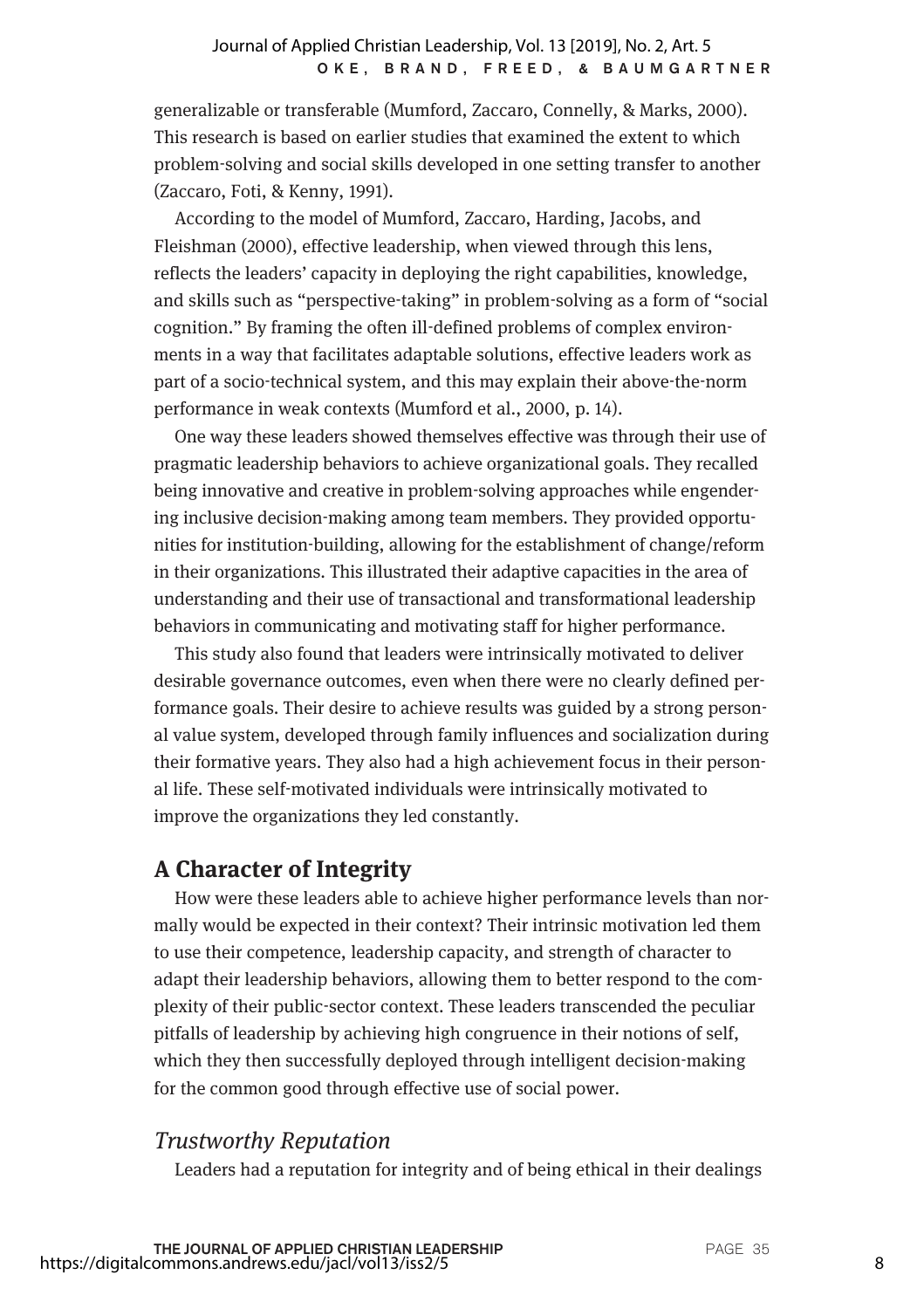in previous organizational or work contexts. The subordinate respondents repeatedly expressed their trust in these leaders, indicating that they trusted these leaders and their ability to behave in a way that prompted mutual trust. It is instructive to note that none of the leaders in this study had any allegations of corruption (financial or ethical) leveled against them, despite having spent an average of three to five years in public service. They were also mindful of the dangers of nepotism (both ethnic and religious) in a multiethnic context. This is a significant achievement in a context infamous for corruption and abuse of office by public officials.

Subscribing to a set of moral qualities and ethical standards appears to be a common thread in the personal attributes to which the leaders ascribed. They were firm believers in maintaining a strong moral compass and holding themselves to a higher moral standard, based on their personal convictions and moral values.

Binta believed she wouldn't have survived in office or attained her high public leadership appointment without integrity. She opined that "if you've got proven integrity, then you're good for it." Proven integrity, in her view, has no other criterion than a moral virtue that can be "experienced and can be vouched for." She asserted that her first appointment into public office was because former President Obasanjo trusted her. She was convinced that her high moral standards in the face of corruption were crucial for the success in her leadership role. This explains why she was tasked with managing a conditional cash transfer scheme worth \$500,000,000.

#### *Roots and Wings*

Binta further stressed the role of her upbringing in developing integrity in leadership. She stated, "It's my upbringing. It's my training. It's my experience. It's those three things." For her, those three factors shape a leader. When probed about her upbringing, she explain it as "a set of values that you will not compromise as you grow up." These are embodied in the "roots and wings to fly." The "roots are your values, your culture, your religion, and the wings are the education." For her, the moral values from early life socialization experiences are the roots that sustain consistent moral action in her life and her public leadership. She concluded by saying, "What you stand for in your home does influence what you do in the public place."

Oghene (an associate and former staff of Binta) further added that in his experience with Binta, she was clear about what she wanted to achieve and that her decisions were "not colored by material considerations." This enabled her to attract the best people. He also affirmed her integrity in an environment where other primordial considerations cloud decision-making. He was quick to add that even though she is Fulani (from the North), her core team consisted of peo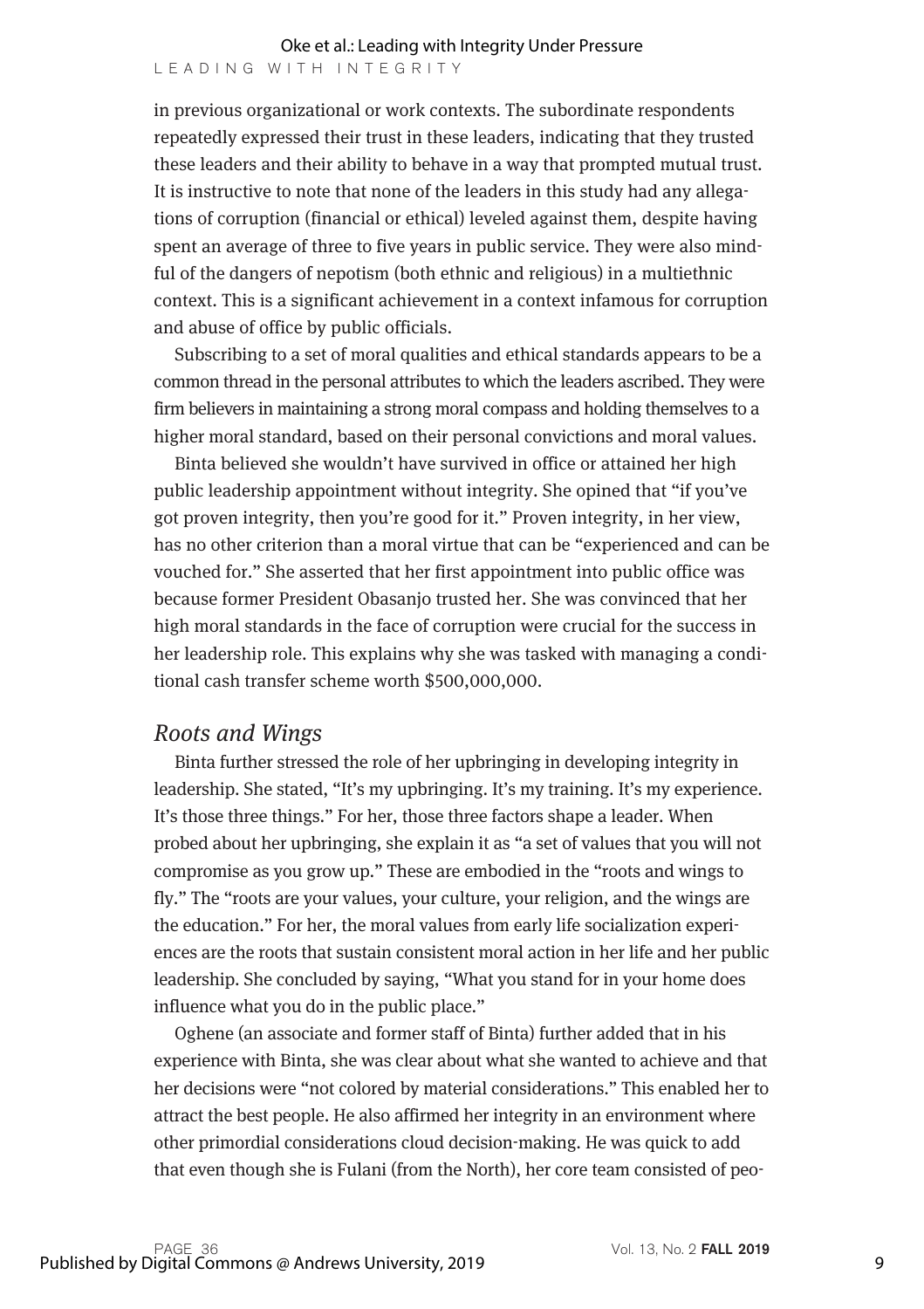ple like him—an Urhobo (from the Niger Delta). This, in his view, meant she was above the primordial sentiments that corrupt effectiveness in the public sector. *Character is Fundamental*

There was Amaka, a 54-year-old female leader who also held three different roles at the national level of governance. She held ministerial positions in two separate portfolios at the national level and was a leading pioneer for a series of institutional reforms in ensuring transparency and accountability in governance. She led a radical reform in two federal agencies for over four years. As far as she was concerned, "Character is fundamental and foundational." She believed her character, which was developed through her upbringing, had instilled a moral value system that helped her make a difference in public life and, ultimately, defined the leader she became as an adult. She further describes leadership without character "as a locust," which destroys the very fabric of society.

For Amaka, effective leadership is being able to "combine integrity, the ethical standards" with good career experiences. She perceives moral character in terms of "ethical standards of behavior" as developed by her family socialization. This is the soil from which effective leadership grows concerning education and experience. Both knowledge and integrity are important. "Knowledge is as important as the integrity factor of leadership . . . without the knowledge, the integrity factor was insufficient."

## *Prevailing Consistency*

Another leader in the study was Ade, a 54-year-old male leader appointed into a public sector role at the subnational level. He later secured an executive position at the subnational level before serving as a minister at the national level. He remarked that in ensuring that integrity prevails, a leader needs not only be aboveboard; he must also avoid anything inconsistent with his moral stance. He made the point quite elaborately with this anecdotal statement: "You cannot combine personal gain with the desire to make change," otherwise "you will be humiliated." This is because "you have to 'kick axx' at some point, and you can't 'kick axx' if you share money, or if you are part of [corruption/embezzlement]." His anecdote was a classical one in Nigeria's public service parlance, that "if your directors share money with you today, you can't come tomorrow to say you are suspending him/her for incompetence/lack of performance or else he will ask you, 'Are you mad?'"

## *Deep Values*

The leaders were clear about their reliance on personal values in developing and using integrity in their leadership. Aminu made his point: "In talking about values, the values that I hold dear today, values of honesty, values of hard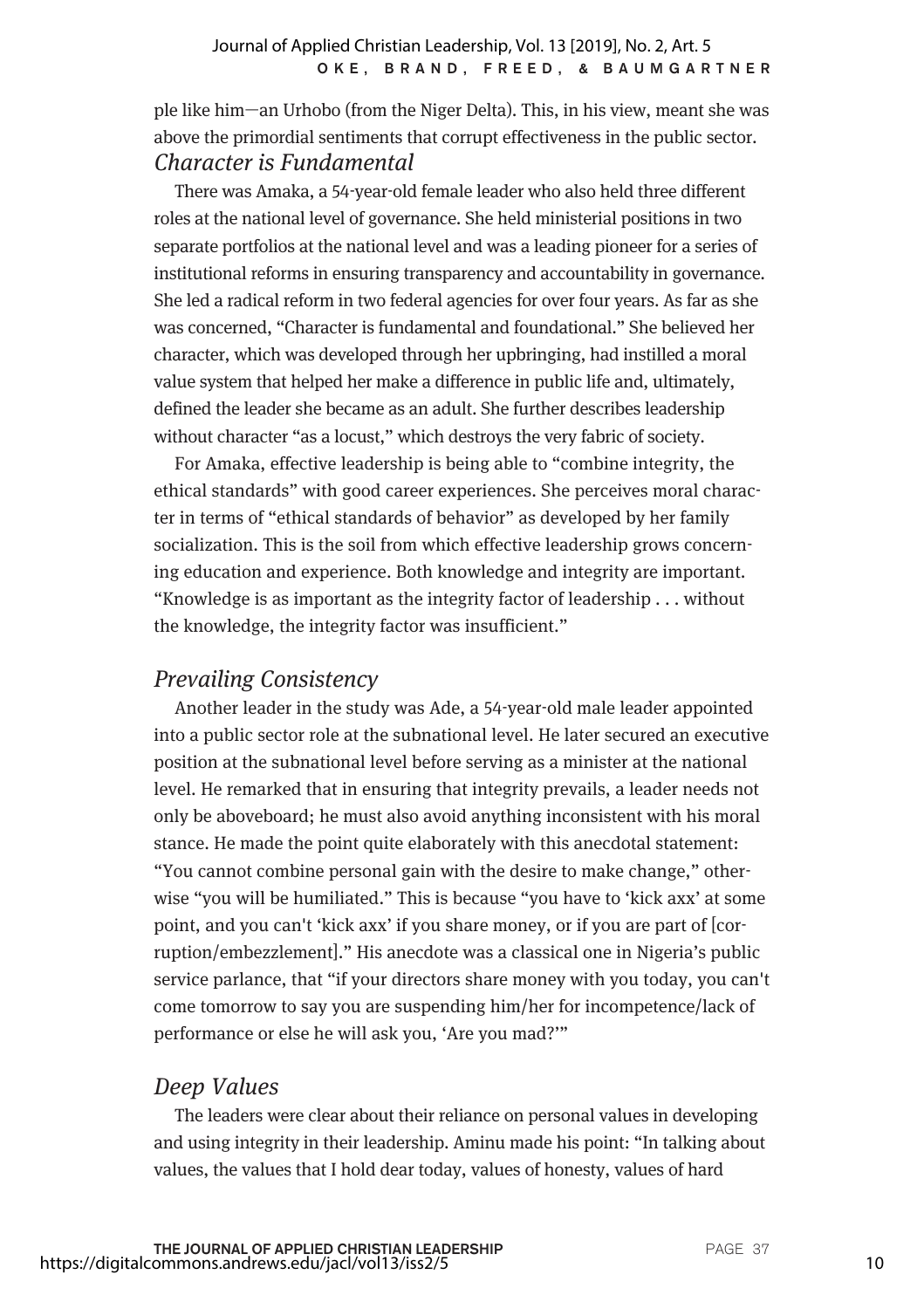work, courage, fortitude, integrity, loyalty, commitment, patriotism, are values I learned from my father." He further claimed that these values form his "first principles," and he has taken personal responsibility for developing them into his canon of leadership to the extent that "I'm very intemperate and very intolerant of sloppiness of any kind, or malfeasance. I have absolutely no accommodation for it and people who tried to lure, to seduce, to negotiate things."

These comments are instructive in understanding the leaders' self-awareness about the implications for effectiveness in their context. They are also informative about the crucial role of integrity in their leadership. The central question that underlies moral and ethical decisions for most participants was this: "Have you taken this course of action to your personal advantage?" This is because, according to Aminu, "You cannot work in the public sector and carry out successful reforms without making compromises."

## *Justice and Fairness*

Integrity, as defined by these leaders, included the elements of fairness and justice in decision-making. This is especially important in a multiethnic, multi-religious country where public officers wield enormous power and often dispense favors and gratify close associates. Binta put it this way: "What I have to do is to ensure that I'm fair." When she considers her allocation decisions, she explained, "I have to think about religion. It's not to think that it is my religion that will prevail; it's to think that okay, if they need this to have a religious balance, then I have to look at it." She also said that she often looks "at the justice in her decisions." In her leadership roles, she has sought for "everyone to benefit, but I (her Fulani kith and kin) shouldn't be left behind." In her view, this has helped ensure that she is always "looking at where the needs are." This requires balance.

## *A Moral Compass*

Turak, a 56-year-old male public-sector leader, was appointed into a public leadership role at the national level. He led an organization responsible for law enforcement and tackling financial crimes in the country. His pioneering role in the agency while positioning it as a credible institution has been cited in literature as an example of best practice in global anticorruption reforms. He narrated instances when he had to rely on his moral compass and reject huge bribes at the risk of his life and family members. He talked about integrity as taking a long, hard look at the big picture of corruption's impact. This moral compass helped him to "steady the ship" in a "morally deficient public arena" where corrupt officials will offer bribes, and he knew these powerful men and women could "resort to any means necessary," including intimidation and threats to his life.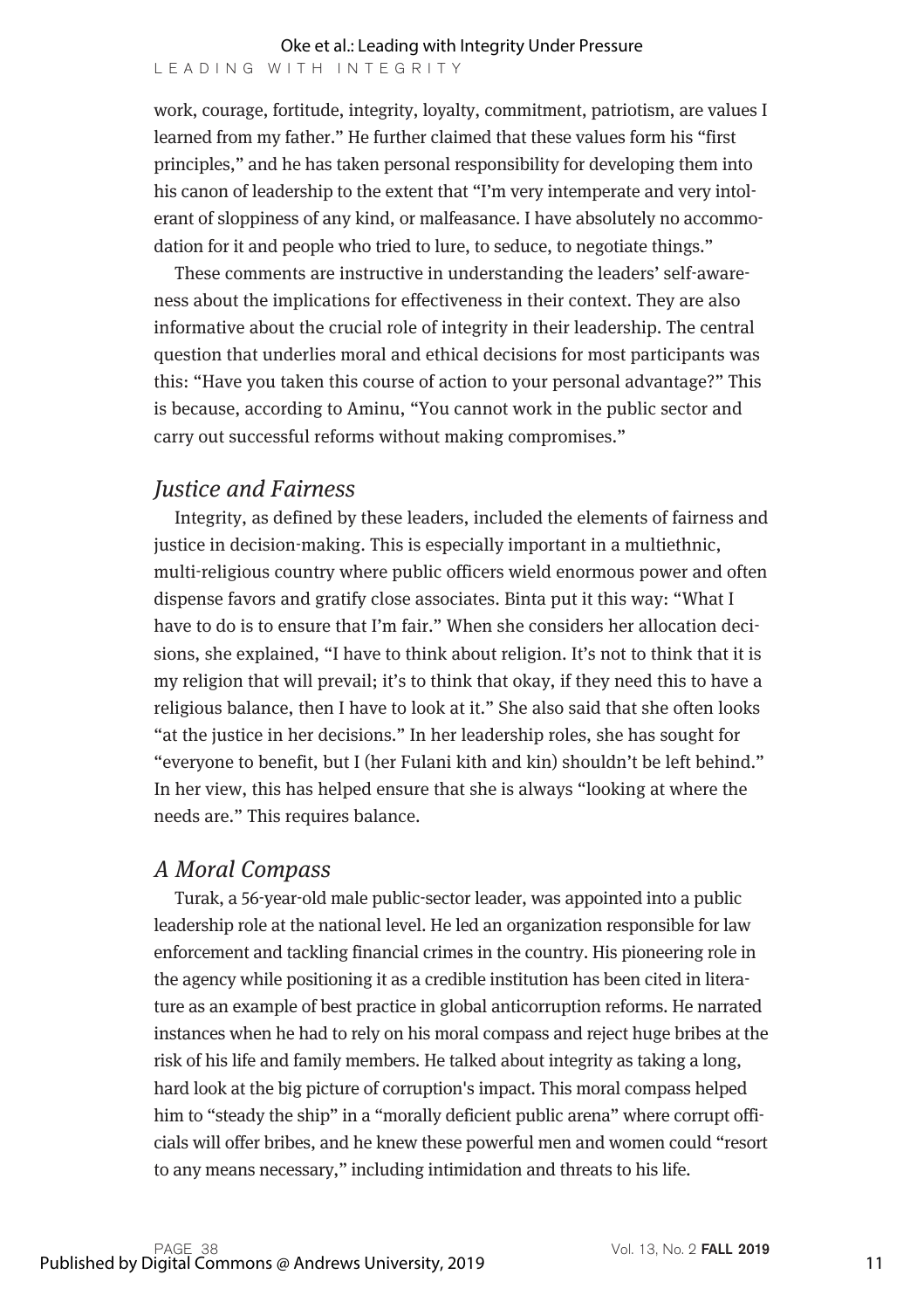This moral compass was hinged on his firm belief in justice. Justice, according to Turaki, is blind. He will serve justice to both Nigeria's big and small men in equal measure—"once you cross the line." His main mantra is to deal in fairness with everyone and with the "fear of God."

These and many more instances of leadership in difficult and often dangerous contexts highlight a leader's capacity to inspire their followers' learning was enhanced when specific personal characteristics were present. A reputation for competence propels them to set higher standards of achievement for themselves and others. Their emotional and social intelligence enabled them to build trust and adjust their leadership to maximize effectiveness. Rejection of leadership's common pitfalls in weak institutional contexts further deepened faith among their followers as leaders openly embrace dialogue and stakeholder consultation. Finally, the leaders' resourcefulness, pragmatism, and imagination helped them keep the goal of achieving the common good at the center of their efforts.

## **A Model of Activist Leadership**

The study concludes that leaders' personal characteristics, understanding of self-concepts, and a pragmatic approach empower them to create a compelling personal vision that communicates a clear ethical framework. They combine these elements with the capacity to use their social and emotional competencies to achieve results. These leaders also believe in modeling effective leadership as a tool for problem-solving and utilize an altruistic approach based on their high integrity and concern for others' well-being. This leadership approach focuses on how much leaders integrate their experience into the sense-making and sense-giving experiences required to lead in a complex environment for the public good. A high level of self-awareness permeates their decision making and inspires consensus among followers toward a shared vision.

Articulating the leaders' values, purposes, and identities within the realms of the constructive developmental paradigm help to discern links between the leaders' conceptual frames of reference and capacity to align others in strategic action (Cook-Greuter, 1999) as cited in Akrivou and Bradbury-Huang (2011, p. 997). This "constructivist developmental" theoretical approach "relies on two key constructs that independently allow for a personal movement from simpler to more complex forms of meaning-making: self-complexity/differentiation and self-integration" (Akrivou & Bradbury-Huang, 2011, p. 997).

## *Self-integration*

"Self-complexity/differentiation" encompasses individual thought patterns, emotions, and self-concepts that are characterized by the "ability to act amid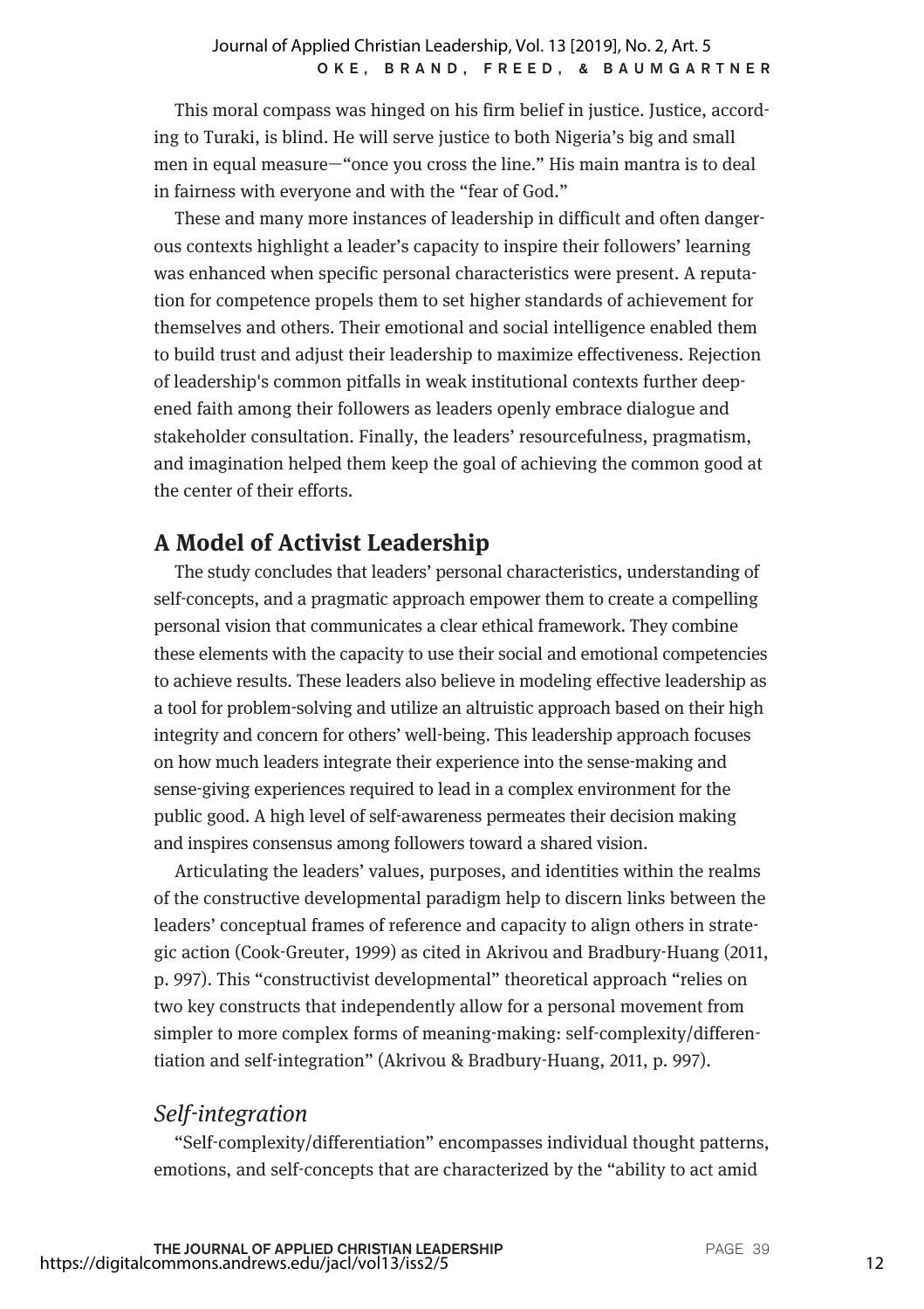a web of complex relationships and allows the individual to cope with complex demands faced in the social world" (Akrivou & Bradbury-Huang, 2011, p. 998). This is reflected in individual intelligence and the "relational aspects of the leaders' experience" (Akrivou & Bradbury-Huang, 2011, p. 998). Effective and outstanding leaders have high degrees of self-complexity/differentiation, and this is demonstrated by how the "leader's vision translates into sense giving by embracing a variety of conflicting issues while communicating an understanding of various stakeholder realities." This might explain why these leaders are equipped with the multidimensional self-concept needed for differentiated cognitive and behavioral adaptability in a complex social context.

This entails using more than cognitive abilities in determining appropriate action in a manner that ensures alignment of action and personal value systems in the face of demanding ethical choices It is a transcendental self-governance ability emanating from a "process sense of self" (Kegan, 2009). The resulting "sense of groundedness" enables pragmatic leaders to develop "a morality imposed by the self and not in accordance with externally imposed moral values" (Akrivou & Bradbury-Huang, 2011, p. 999).

## *For the Common Good*

Leaders expressed having an "inner moral compass" tied to their ability to critically question personal behavior and avoid pitfalls of nepotism and corruption associated with other public-sector leaders in their context. They exhibited a sense of individual accountability to society (others' common good), which resulted in the capacity to effectively transcend the status quo and initiate social and organizational change. Resulting from these elements of self-integration is a set of behaviors consistent with "leadership for the common good" (Kegan, 1995; Kegan & Lahey, 2009).

#### *A New Ecosystem*

This study further contends that producing leaders who lead public organizations effectively must be the shared responsibility of many parts of the "ecosystem" of public leadership. The findings from this study suggest that the leaders' success does not lie in following specific leadership techniques but in a combination of factors. These factors make up other "parts"education, skills and competency development, innovation, pragmatism, family socialization, and astute political acumen—of the leadership "ecosystem." They must be considered for their roles in growing more activist leaders who will deliver effective public-sector leadership at all levels of a national organization. These implications call for a new paradigm in the overall "ecosystem" of leadership development in transition countries and young democracies, an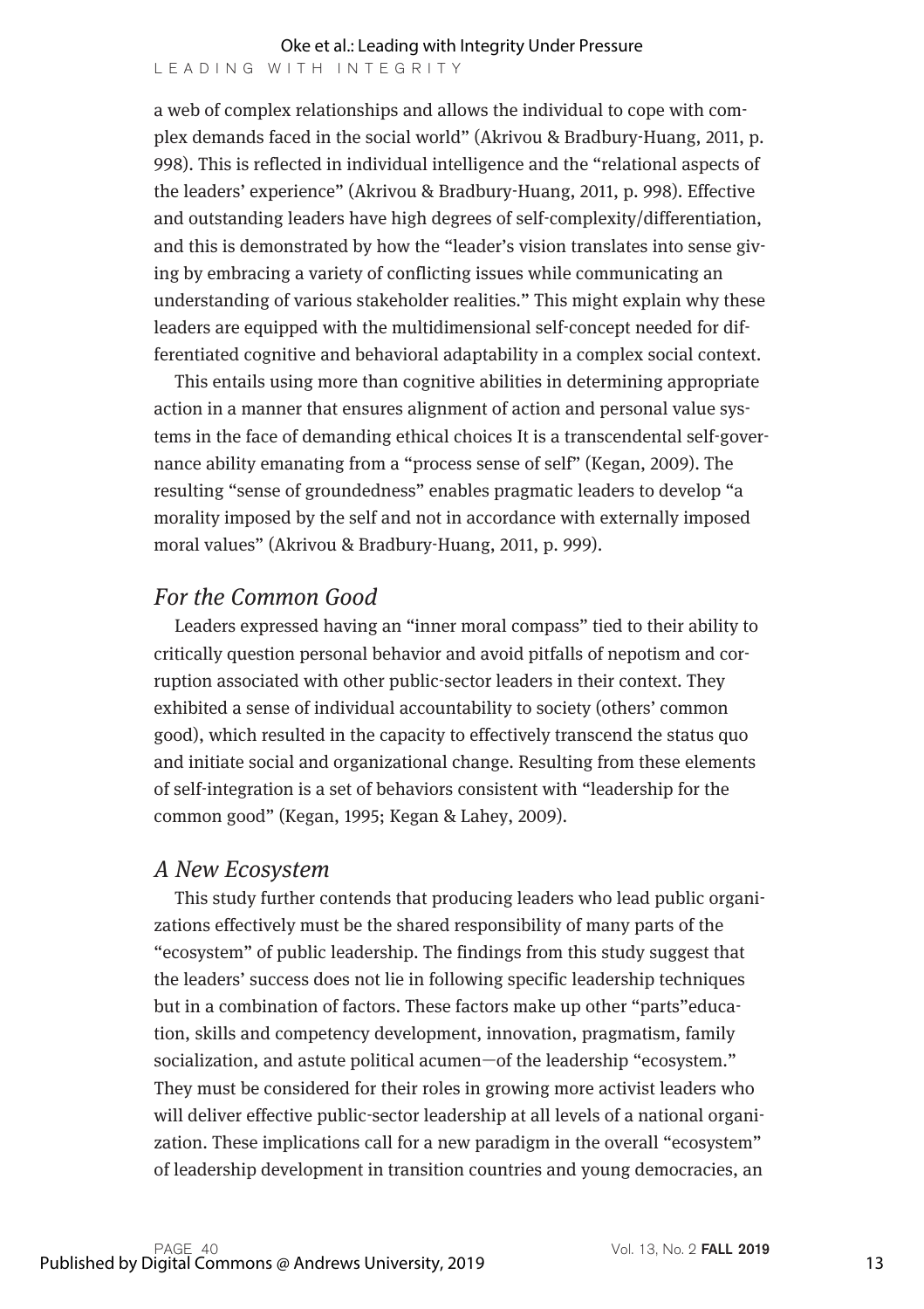ecosystem defined by combining the interactions among specific elements of a complex system of individual leadership development.

## *Leading to Make a Positive Difference*

This study drew its conceptual framework of effective leadership from a personal leadership perspective described by Greenstein (1979) and Mumford (2006). The effective leadership persona(s) offered by these two experts provided useful insights into the personal leadership attributes that support effective public leadership. These include: a) a commitment to impacting public policy, as well as actual impact on policy, and b) a clear sense of policy direction by articulating a vision and supporting an institutional framework that encourages creativity and nurtures innovation within the public arena (Greenstein, 1979).

Greenstein's (1979) review of leadership activism in an executive function included "a commitment to make an impact on public policy," and the actual impact on policy achieved by public-sector leaders, as marks of effectiveness. This required leaders' competence, integrity, and character. Greenstein further argued that a key element of success in public leadership is the ability to develop a professional reputation as a skilled leader.

Mumford (2006) described notions that enriched Greenstein's insights by proposing a model of pragmatic leadership as the "exercise of influence by identifying and communicating solutions to significant social problems." Mumford further asserted that pragmatic leaders are effective through their outstanding leadership style because they help to "create structures to support solution implementation and demonstrate the feasibility of these solutions." Mumford and colleagues posited that these leaders use an "analysis of organizational requirements and constraints," a capacity for using "wisdom and perspective-taking," in order "to craft viable solutions likely to work within the organizational context."

# **Implications for Christian Leaders in Difficult Contexts**

This study of effective leaders in ethically challenging environments yielded rich insights that clearly demonstrated that at the heart of effective publicsector leadership was the leader's integrity and character. Leaders lead out of who they are. This conclusion mitigates against any attempt to separate the public and private realm. The leaders in this study could be effective; the values they considered as indisputably valid sustained them. Thus, their public service was guided by their personal values.

This conclusion opposes the tendency to separate the private and public realms found in the West and proposed by proponents of relativism and postmodernism. At the heart of the relativism and postmodernism debate in con-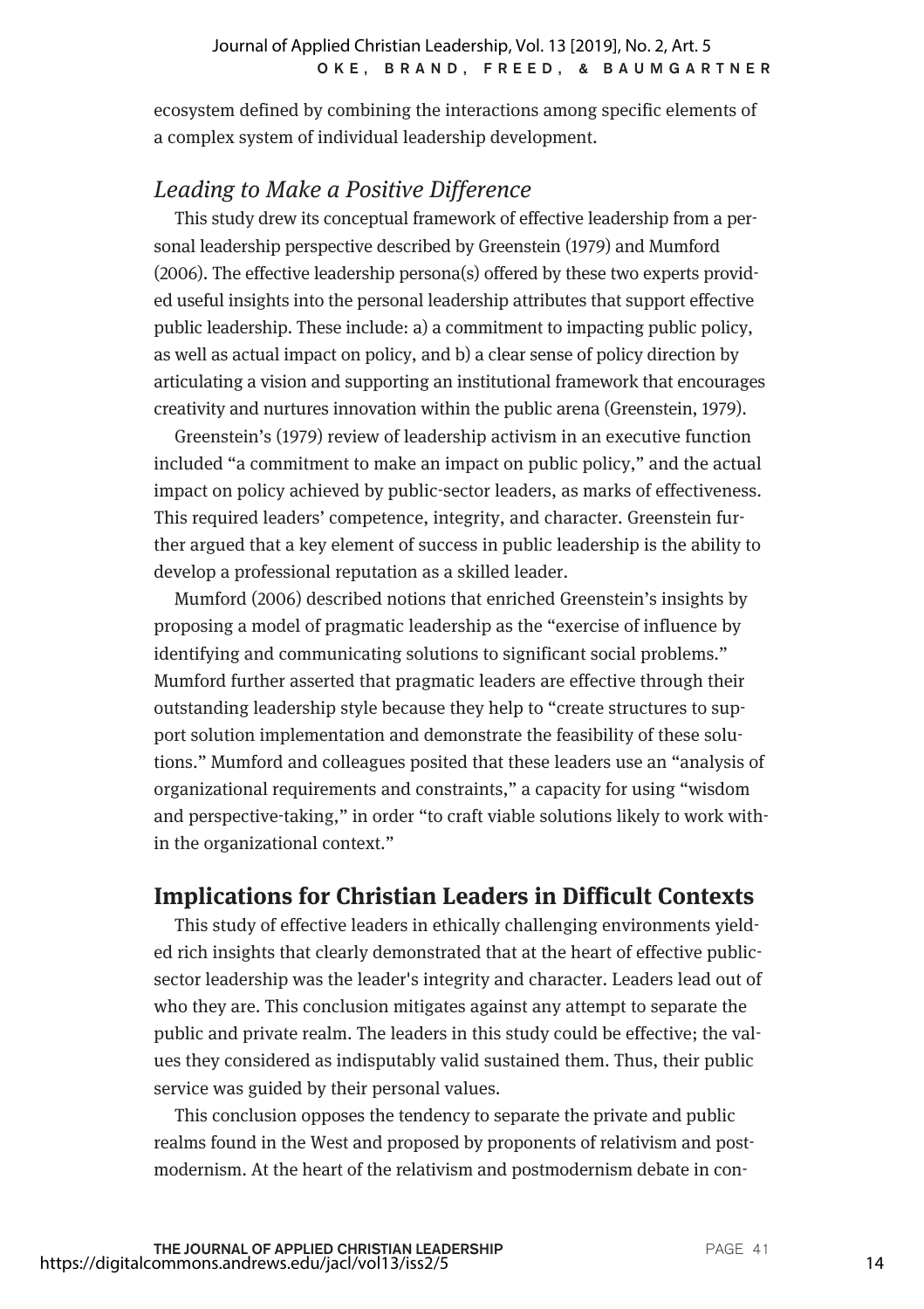temporary times lie the apparent merger of the public and private realm in most Western cultures (Wolin, 1960). This "privatization of the public realm" first noted by political theorists in the 1960s was attributed to generalized Christian beliefs and its influence on morality (Ekeh, 1975). By attempting to translate the private realm's moral imperatives into what should be considered a separate and public sphere, modern western societies built on generalized Judeo-Christian beliefs. However, they have run into a conundrum of seeking to interpret actions and rhetoric in two often contrasting realms. This notion of the "two publics has profoundly impacted how public leadership is practiced in Africa and Asia—in predominantly collectivist cultures" (Ekeh, 1975).

In the same vein, our time's pervasive moral relativism seeks to counter a faithbased position concerning ethics and morality. This moral tension has implications for Christian leaders because it constantly pulls at the ontological basis of Christian morality and the firm belief that no one can be ethically good without God. Faith in God and the associated belief systems make a case for anchoring morality and ethical decisions on faith realities such as the inherent sinful human nature, which is opposed to God's inherently good nature. Christian leaders in today's multicultural world are to be reminded that aligning moral and ethical decisions with the divine will is the only antidote to the many failings of ethics in our world today. Mortimer (2013) makes a very reassuring treatise on how well the Christian faith and ethics are almost irrevocably tied together. He suggests that the current moral confusion being experienced because of the deliberate attempt to discount that link between faith and the basis of good morality (p. 7).

This is because Christian leaders in our contemporary world continuously struggle with how much to allow faith to interact/interfere with their ethical decision-making models. The ethical dilemma for these leaders comes from modern views of leadership involving different positions from time to time irrespective of contexts. When faced with these situations, the need for God in ethical decision-making appears to fluctuate along the spectrum of (a) being against religious inferences; (b) being separate but not antagonistic, or (c) adopting a fully integrated model when religion becomes the ethics, and lastly, (d) allowing religion to transform ethics (Covrig, 2010).

This study's findings suggest that a personal conviction and acceptance of the need for God as the basis of good morality is instructive for the Christian leader; this is because it relies on the Christian ontological foundation for a renewed mindset. As Paul admonishes in Romans 12:2: "And be not conformed to this world: but be ye transformed by the renewing of your mind, that ye may prove what is that good, and acceptable, and perfect, will of God." This verse is a useful canon for emphasizing God's need in a leaders' morality/ethics and recognizing that it is impossible to make good moral deci-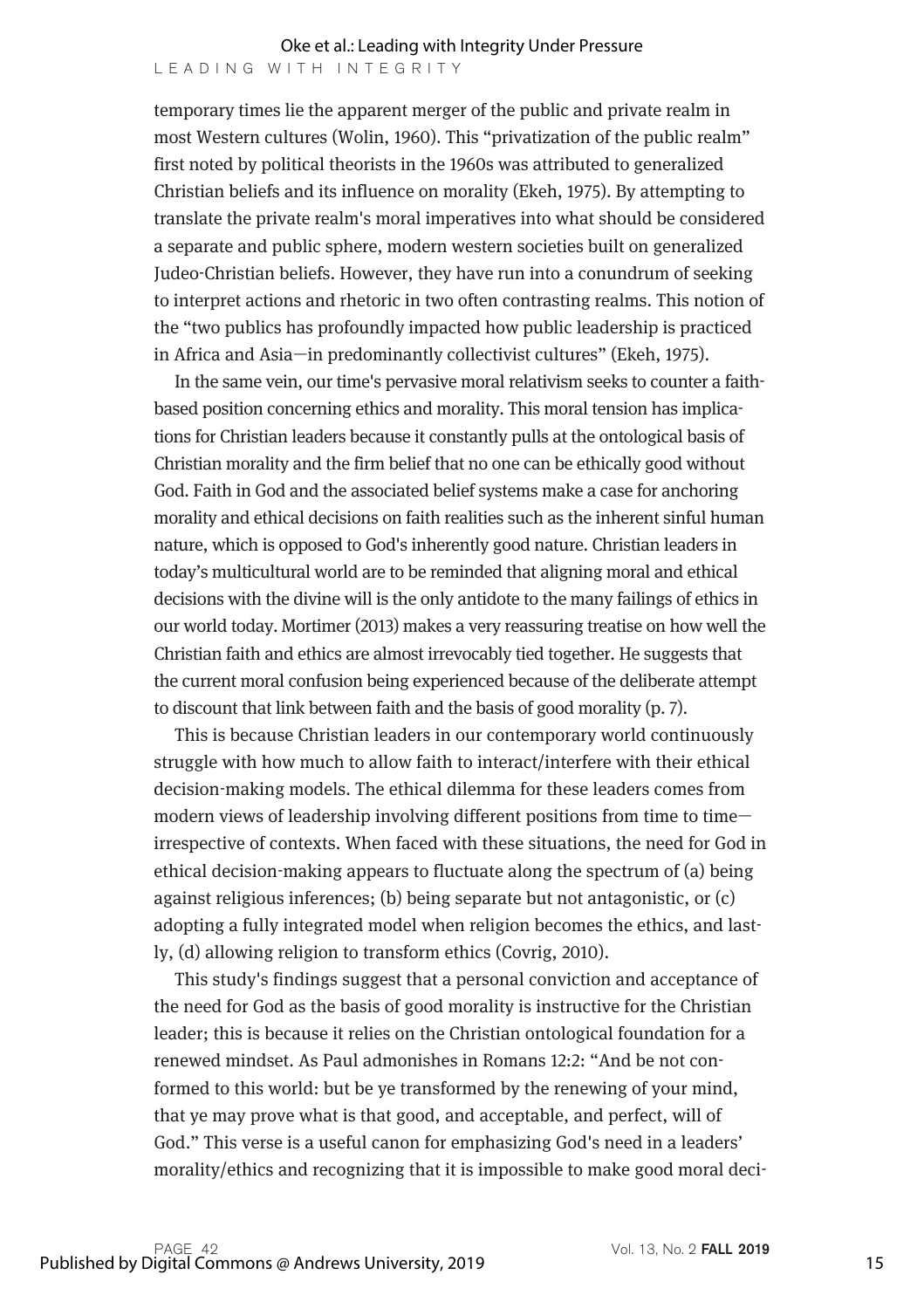#### OKE, BRAND, FREED, & BAUMGARTNER Journal of Applied Christian Leadership, Vol. 13 [2019], No. 2, Art. 5

sions consistently without the renewing of a carnal mind.

The link between personal morality and faith has found support even in the secular arena. It is quite reassuring to learn that a number of secular businesses and corporations have picked up on this need for faith in morality/ethics. This realization by a business is, in part, responsible for the increasing interest in workplace spirituality, which has been described as not only good for the bottom line in terms of profits but also engenders good values both in leaders and followers in organizations (Johnson, 2013). Christian leaders can benefit from demonstrating sound moral and ethical decision-making through reliance on God.

Embracing faith-based morality and ethical foundations outlined in the Christian faith has the potential to transform leadership effectiveness in ethically challenging environments. Ethically competent leaders help moral growth and human flourishing by setting the right moral tone for themselves and the organizations they lead. The view of activist leadership theory is that the privilege of leadership comes with a moral responsibility. The classic biblical example of how leaders can significantly hurt moral growth and flourishing is Jeroboam the son of Nebat (1 Kings 11–13). His "sin" had such a profound impact on ancient Israel that his descendants were not only wiped out, but they became the central focus of Israel's descent into idolatry.

The same is true today in modern times, as evidenced in by the many failed corporations that litter the corporate and (inter)national landscape. The Bible is clear that "righteousness exalts a nation, but sin is a reproach" (Prov. 14: 34). Moral competence in leaders often leads to societal moral growth and improvements in human development.

Therefore, leading ethically in difficult environments requires adopting strategies to improve ethics and control corruption in both the private and public sectors. Seek to understand the spiritual, social, and economic conditions under which public duty and the ethical standards required from them to compete with leaders' private moral commitments and social obligations.

Avoiding the pitfall of moral leadership or "shadow casters" is a critical work of leadership. This affirms J. Palmer's assertion that "leaders have the ability to shape the world under which followers must live," and this has implications for whether a leader helps society morally or otherwise (Palmer, 1998). A leader's personal convictions about what makes good morality/ethics are therefore not isolated from his/her faith—which is forever fused with the leaders' personality (and worldview).

## **Conclusion**

A good illustration of the activist leadership model's effectiveness is depicted in the following account by one of the activist leaders in this study. It describes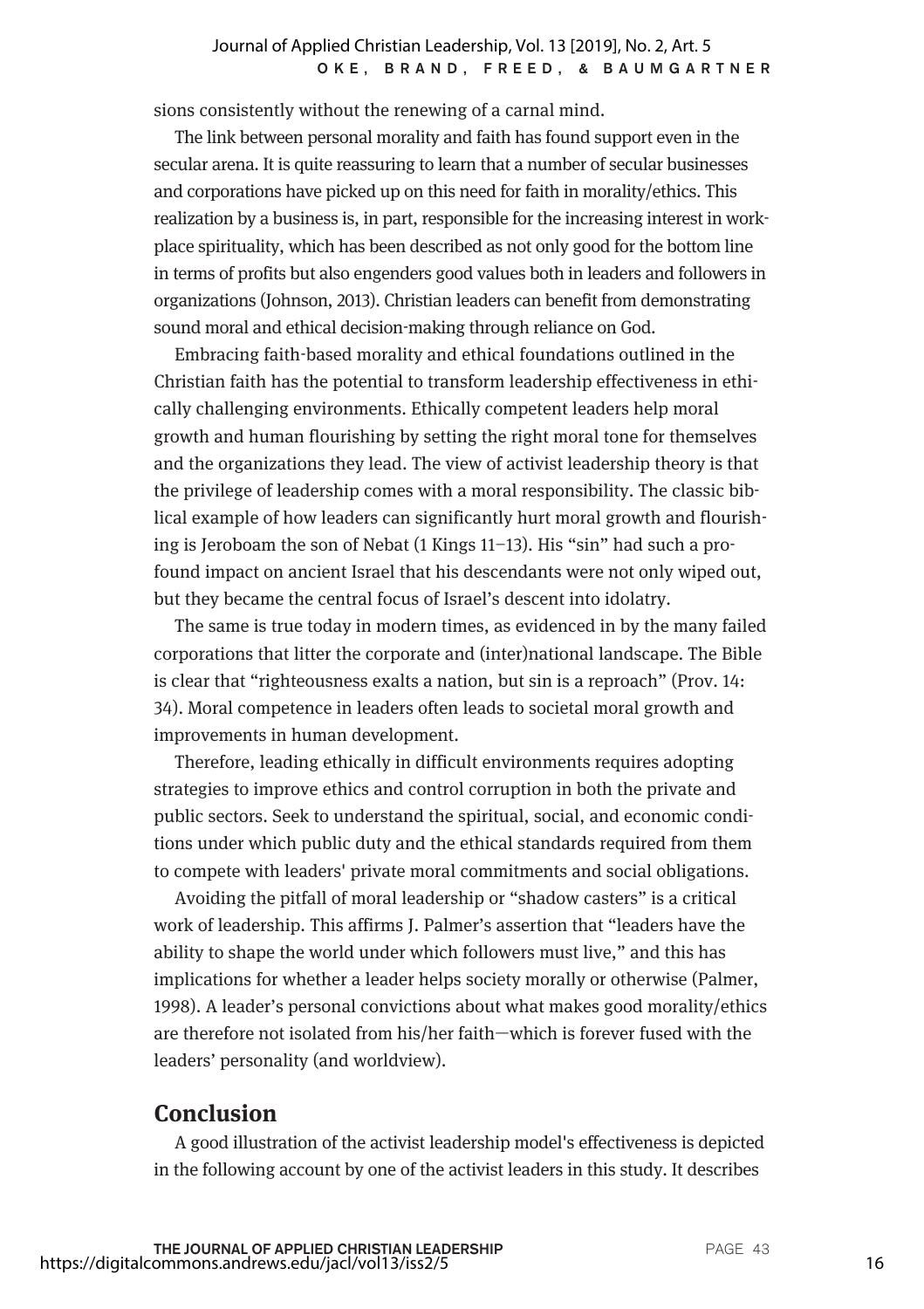how he went about reforming the Nigeria Football League—and this was years before the monumental scandals that rocked the international governing body of the sport (the Federation of International Football Associations, FIFA) in 2015. He described the Nigeria Football Association in these terms: "[T]he entire leadership system around football especially had more or less collapsed. I recall that when I got into the office as Sports Minister, there were 26 court cases on the Nigeria Football Federation alone; all kinds of litigation . . . ."

In his recollection of the leadership challenge he inherited at the Federal Ministry of Sports Development in Nigeria, football and other sports had been so inadequately managed that the nation had no plans for athlete development. Neither was the sport providing sufficient livelihoods to all the support services and professionals associated with the sports. The tipping point for him was Nigeria's failure to win a single medal at the London Olympics in 2012. This was just three months into his tenure as Minister!

It was instructive that one of the most successful reforms he delivered during his tenure was reorganizing the Nigeria Football League from a comatose, almost non-existent outfit into an independent professional league that could attract local and foreign funding investments—all within two years.

The central question that underlies his moral and ethical decision for rebuilding the sports' management and leadership was how to achieve reform without it being perceived as a course of action to his personal advantage? This is because, according to him, "You cannot work in the public sector and carry out successful reforms without making compromises."

He further demonstrated that his moral compass helped him to "steady the ship" in a "morally deficient public arena" where corrupt officials who felt threatened by the reforms could resort to any means necessary—blackmail, intimidation, and threats to his life. The threats to life for these activist leaders are real and evidenced in his contemporaries' experiences in office. This made him adopt an approach that views reform as resulting from several "incremental changes" and not a revolution, where massive disruptions to incentive systems appear to be introduced at once.

In his attempt to reform the National Football League, he was constrained by the implications of the Federation of International Football Associations' (FIFA) statutes regarding National Football Federations that prevented 'political interference' in sports administration. He yet had to institutionalize new funding models for the sport to benefit all critical stakeholders—players, coaches, fans, and the industry that it serves. In his recollection of how this was accomplished: "[T]he only way was to reconstitute the Federation to accommodate private sector funding in a transparent manner that was needed to support the development of the sport."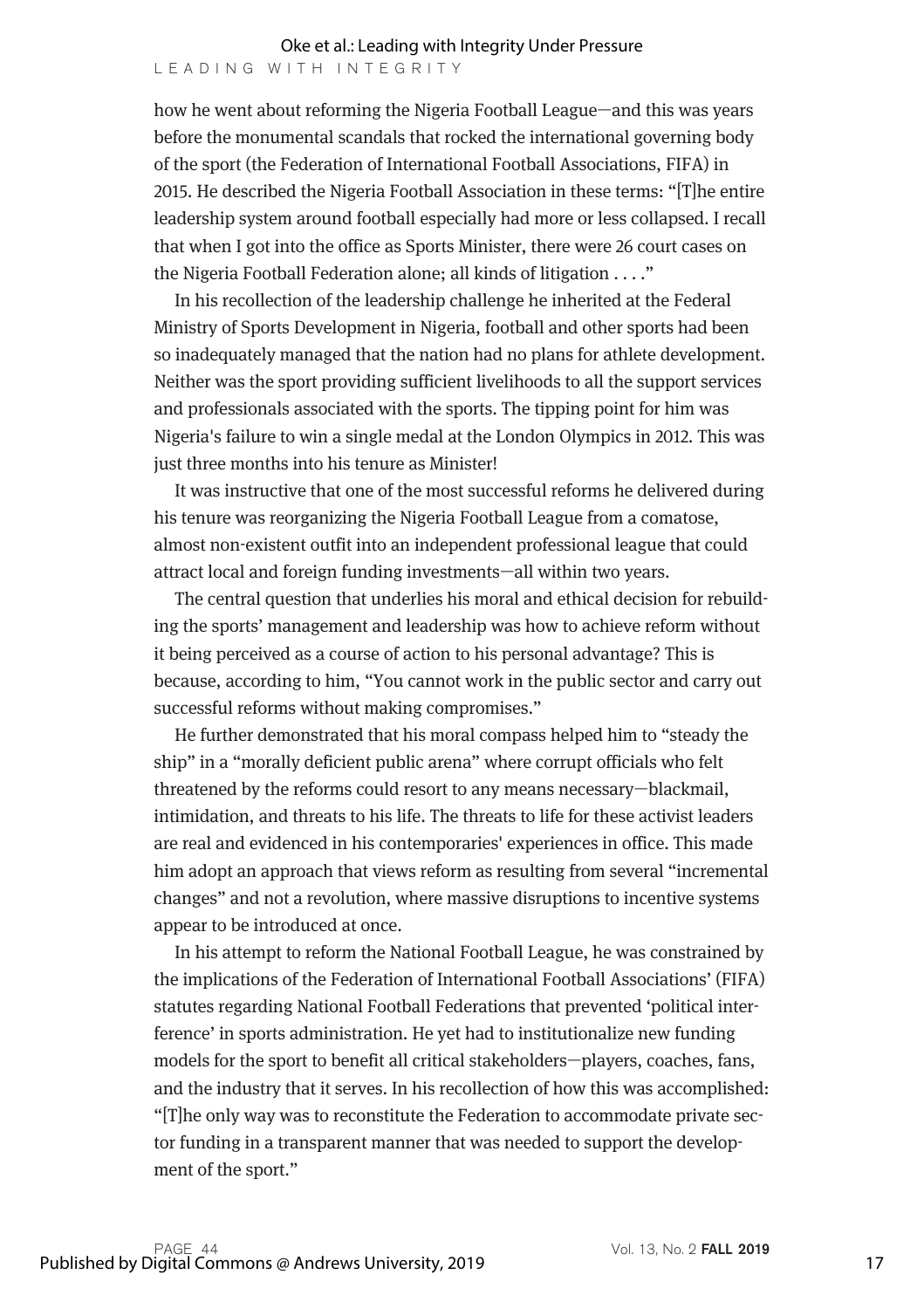#### OKE, BRAND, FREED, & BAUMGARTNER Journal of Applied Christian Leadership, Vol. 13 [2019], No. 2, Art. 5

The situation was complicated because the leadership of the Football League gets into office through election by the Chairmen of Federation of Football Associations across the 36 states. It also means the minister alone cannot remove them from office because, based on FIFA statutes, they were elected and not appointed as the minister was. They, therefore, relate with appointed cabinet ministers, if not as an equal, then as someone who has even an inferior mandate than theirs, because (a) he was elected while ministers are appointed, and (b) they have a transnational affiliation that cabinet ministers don't have. This makes it difficult to remove them from office for ineffectiveness.

However, in this case, instituting reforms for the football league by changing its governance structure cannot succeed and be institutionalized if there was no change of leadership. He recalled thinking, "If we did not get rid of them, we would not make progress." He went about trying to obtain his "authorization to implement change" through enlisting the state chairmen of football associations the only body that could remove the ineffective chairman and institute a new order. In his view, the key to institutionalizing the reform lies in obtaining "the authorization of the people you are working with" that allows you to lead them in a particular direction. A valid authorization to implement change becomes the viable instrument for institutionalizing the change beyond the reform agent.

This process enabled him to reconstitute the football association and eventually led to the league's restructuring. The reconstituted and rebranded professional league could then secure the much-needed funding to operate on a significantly higher effectiveness level. The new management negotiated a \$34 million television rights deal with a multinational corporation for broadcasting the league to a global audience—income that ensured that teams could now pay players' salaries, improve facilities, and enjoy local and international coverage. Today, the Nigeria Professional Football League can engage in capacity development contracts with top leagues in Spain, England, and Brazil. These collaborations have all been of immense benefit to Nigerian players and coaches—and the overall development of the sport in Nigeria.

Despite all these positive developments, his experience was not without controversy. He recalled being accused of trying to appropriate the league for his friends. They labeled him as disrupting the "system" and had threatened his life and family. However, by using his activist leadership skills—(a) managerial and personal approach; (b) a cognitive disposition to achieving good governance outcomes; and (c) a pragmatic leadership approach—he could achieve a significantly improved football management regime for Nigeria without any personal gain. This did not go unnoticed in a country of 200 million football-loving fans who remain appreciative of his efforts and continue to recognize him as an effective public leader.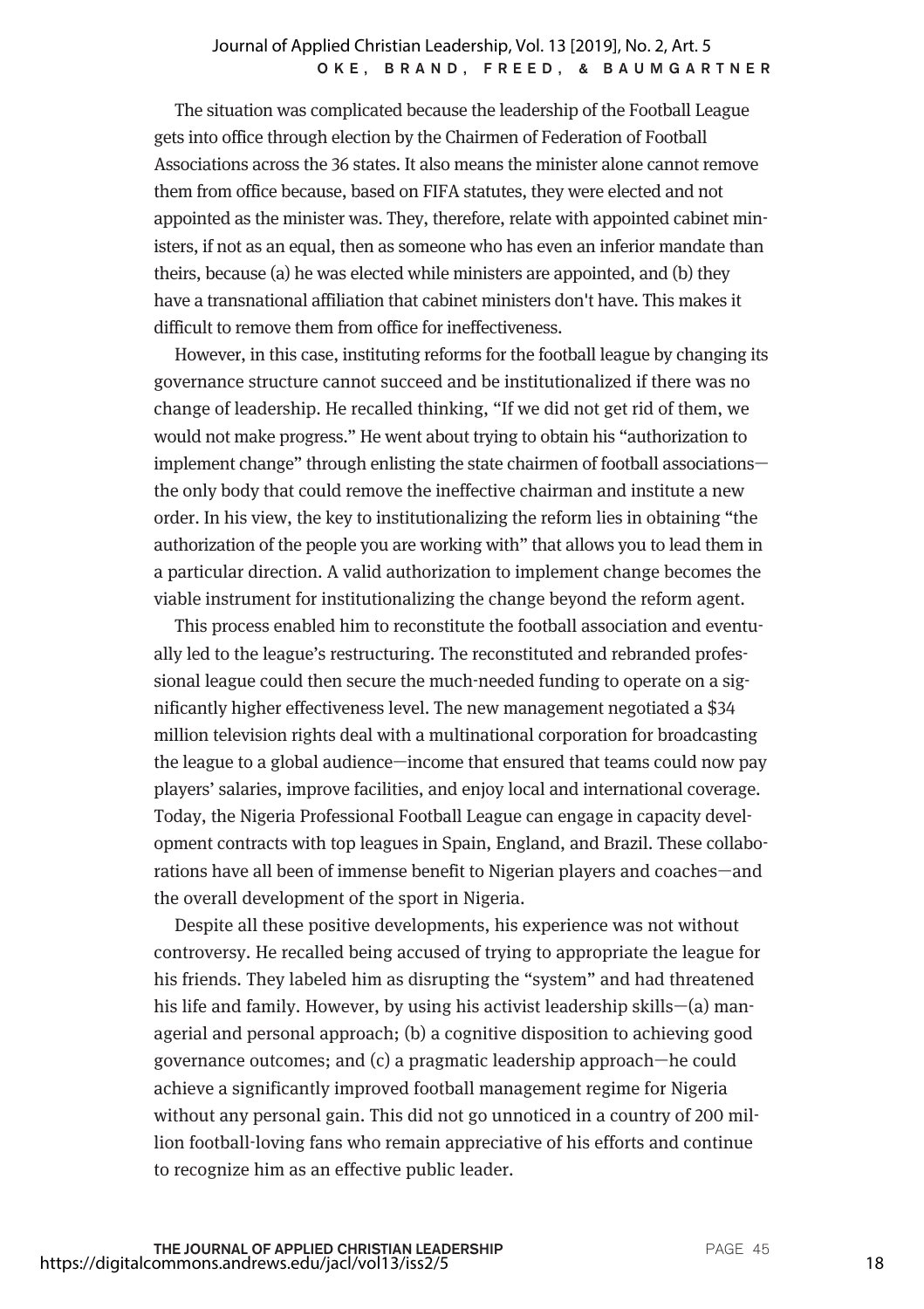#### Oke et al.: Leading with Integrity Under Pressure

LEADING WITH INTEGRITY

## **References**

- Abah, J. (2012). *Strong organisations in weak states: Atypical public sector performance in dysfunctional environments.* (Doctoral dissertation). Maastricht University, Boekenplan, Netherlands.
- Agba, M. S. (2012). *Public administration, governance and national development in Nigeria.* Paper presented at the Korea Association of Public Administration Annual Conference, National University, Seoul, Korea.
- Agho, A. O. (2009). Perspectives of senior-level executives on effective followership and leadership. *Journal of Leadership & Organizational Studies, 16*(2), 159–166. doi:10.1177/1548051809335360
- Akrivou, K., & Bradbury-Huang, H. (2011). Executive catalysts: Predicting sustainable organizational performance amid complex demands. *The Leadership Quarterly, 22*(5), 995–1009.
- Bass, B. M. (1997). Does the transactional–transformational leadership paradigm transcend organizational and national boundaries? *American Psychologist, 52*(2), 130–139.
- Bass, B. M., Avolio, B. J., Jung, D. I., & Berson, Y. (2003). Predicting unit performance by assessing transformational and transactional leadership. *Journal of Applied Psychology, 88*(2), 207–218.
- Burns, J. M. (1998). Transactional and transforming leadership. In G. R. Hickman (Ed.), *Leading organizations: perspectives for a new era* (pp. 133–134). Thousand Oaks, CA: SAGE.
- Cook-Greuter, S. R. (1999). *Postautonomous ego development: A study of its nature and measurement.* (Ed.D). Harvard University, Cambridge, MA.
- Cooper, J. F., & Nirenberg, J. (2012). Leadership Effectiveness. In *Encyclopedia of Leadership*. Thousand Oaks, CA: SAGE.
- Covrig, D. (2010). *Handout on Religion and Ethics*. Leadership. Andrews University, Berrien Springs. MI.
- Creswell, J. W. (2012). *Qualitative inquiry and research design: Choosing among five approaches* (Kindle ed.). Thousand Oaks, CA: SAGE.
- Ekeh, P. P. (1975). Colonialism and the two publics in Africa: A theoretical statement. *Comparative Studies in Society and History, 17*(1), 91–112.
- Elmuti, D., Minnis, W., & Abebe, M. (2005). Does education have a role in developing leadership skills? *Management Decision, 43*(7/8), 1018–1031. doi:10.1108/00251740510610017

Goke, A. (2006). *Public service reform for sustainable development: The Nigerian experience*. Commonwealth Advanced Seminar. Keynote Address. Bureau of Public Service Reforms. Abuja, Nigeria.

- Greenstein, F. I. (1979). Eisenhower as an activist president: A look at new evidence. *Political Science Quarterly, 94*(4), 575–599. doi:10.2307/2149627
- Grindle, M. S. (1997). Divergent cultures? When public organizations perform well in developing countries. *World Development, 25*(4), 481–495.

Hartley, J., & Benington, J. (2011). *Recent trends in leadership: Thinking and action in the public and voluntary service sectors*. London, UK: The Kings Fund.

- Heifetz, R., & Laurie, D. (1997). The Work of Leadership. *Harvard Business Review, 75*, 124–135.
- Johnson, C. E. (2013). *Meeting the ethical challenges of leadership: Casting light or shadow*. Thousand Oaks, CA: SAGE.
- Jones, B. F., & Olken, B. A. (2005). Do leaders matter? National leadership and growth since World War II. *The Quarterly Journal of Economics, 120*(3), 835–864. doi:https://doi.org/10.1093/qje/120.3.835